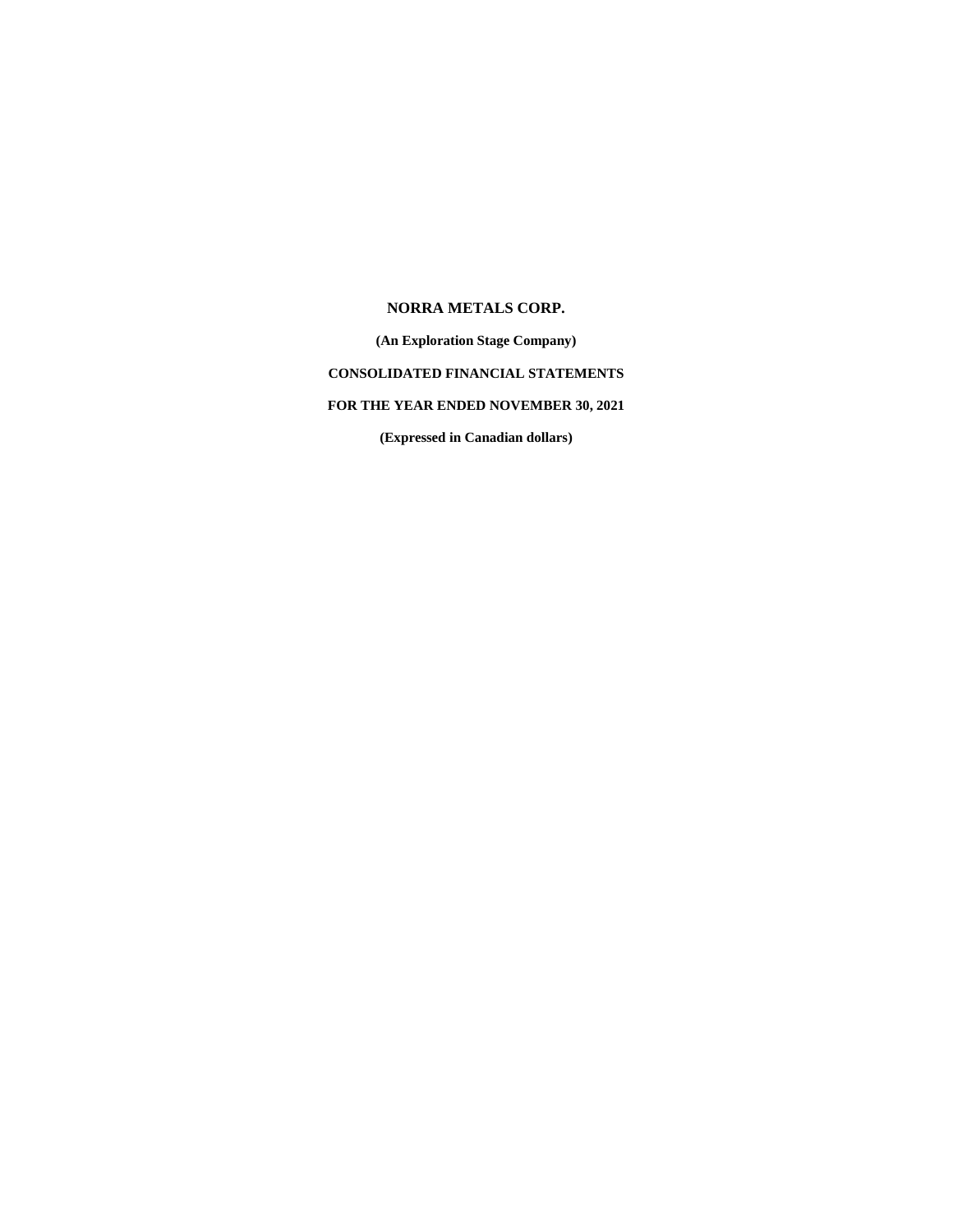# $D_{\text{AVIDSON}} \ \& \ \text{COMPANY LLP} \xrightarrow{\text{Charactered Professional Accountants}}$

# **INDEPENDENT AUDITOR'S REPORT**

To the Shareholders of Norra Metals Corp.

# *Opinion*

We have audited the accompanying consolidated financial statements of Norra Metals Corp. (the "Company"), which comprise the consolidated statements of financial position as at November 30, 2021 and 2020, and the consolidated statements of loss and comprehensive loss, cash flows, and changes in shareholders' equity (deficiency) for the years then ended, and notes to the consolidated financial statements, including a summary of significant accounting policies.

In our opinion, these consolidated financial statements present fairly, in all material respects, the financial position of the Company as at December 31, 2021 and 2020, and its financial performance and its cash flows for the years then ended in accordance with International Financial Reporting Standards ("IFRS").

# *Basis for Opinion*

We conducted our audit in accordance with Canadian generally accepted auditing standards. Our responsibilities under those standards are further described in the Auditor's Responsibilities for the Audit of the Consolidated Financial Statements section of our report. We are independent of the Company in accordance with the ethical requirements that are relevant to our audit of the consolidated financial statements in Canada, and we have fulfilled our other ethical responsibilities in accordance with these requirements. We believe that the audit evidence we have obtained in our audit is sufficient and appropriate to provide a basis for our opinion.

#### *Material Uncertainty Related to Going Concern*

We draw attention to Note 1 of the consolidated financial statements, which indicates that the Company's accumulated deficit was \$13,820,824. As stated in Note 1, these events and conditions indicate that a material uncertainty exists that may cast significant doubt on the Company's ability to continue as a going concern. Our opinion is not modified in respect of this matter.

#### *Other Information*

Management is responsible for the other information. The other information obtained at the date of this auditor's report includes Management's Discussion and Analysis.

Our opinion on the consolidated financial statements does not cover the other information and we do not express any form of assurance conclusion thereon.

In connection with our audit of the consolidated financial statements, our responsibility is to read the other information and, in doing so, consider whether the other information is materially inconsistent with the consolidated financial statements or our knowledge obtained in the audit, or otherwise appears to be materially misstated.

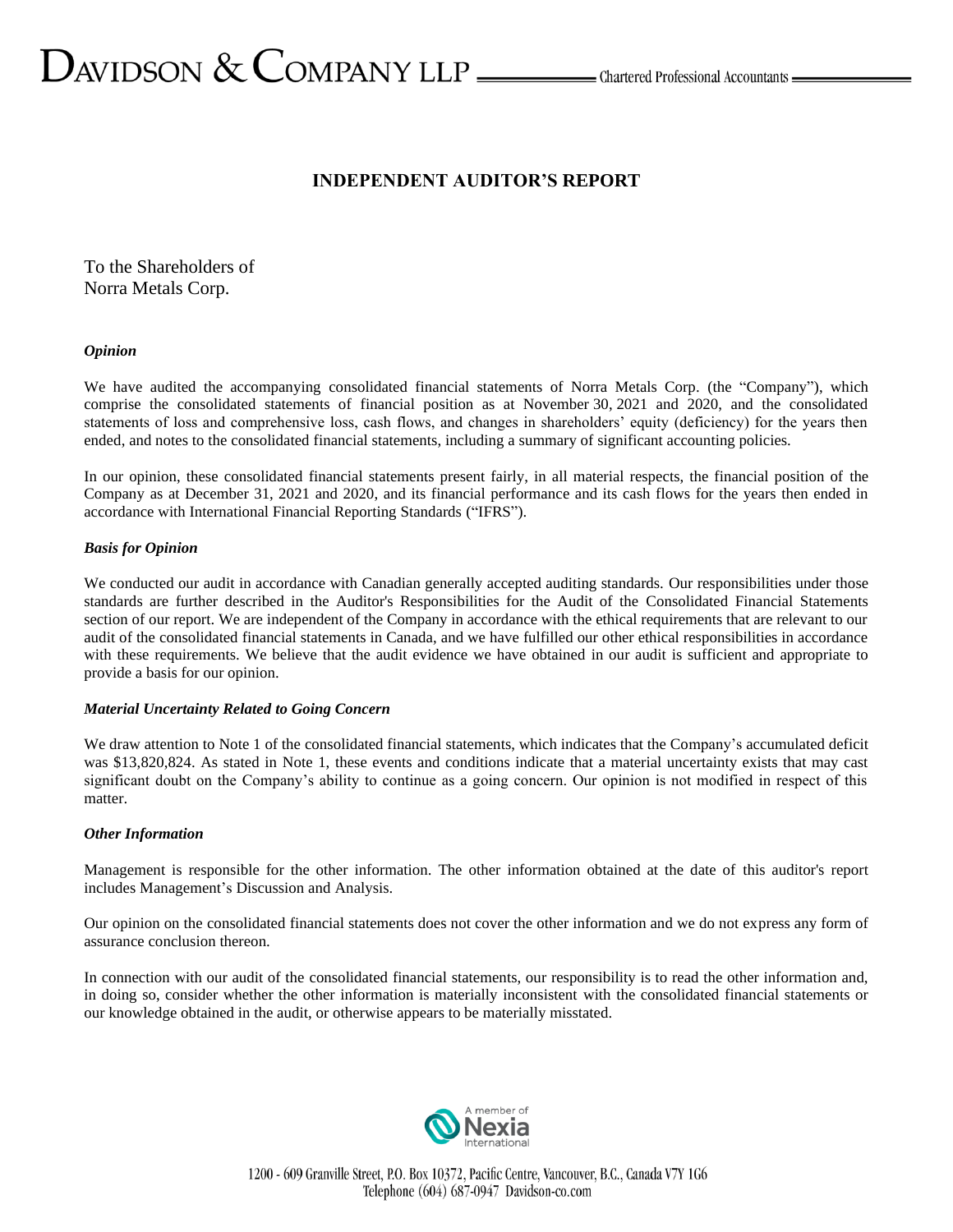We obtained Management's Discussion and Analysis prior to the date of this auditor's report. If, based on the work we have performed, we conclude that there is a material misstatement of this other information, we are required to report that fact. We have nothing to report in this regard.

# *Responsibilities of Management and Those Charged with Governance for the Consolidated Financial Statements*

Management is responsible for the preparation and fair presentation of the consolidated financial statements in accordance with IFRS, and for such internal control as management determines is necessary to enable the preparation of consolidated financial statements that are free from material misstatement, whether due to fraud or error.

In preparing the consolidated financial statements, management is responsible for assessing the Company's ability to continue as a going concern, disclosing, as applicable, matters related to going concern and using the going concern basis of accounting unless management either intends to liquidate the Company or to cease operations, or has no realistic alternative but to do so.

Those charged with governance are responsible for overseeing the Company's financial reporting process.

# *Auditor's Responsibilities for the Audit of the Consolidated Financial Statements*

Our objectives are to obtain reasonable assurance about whether the consolidated financial statements as a whole are free from material misstatement, whether due to fraud or error, and to issue an auditor's report that includes our opinion. Reasonable assurance is a high level of assurance, but is not a guarantee that an audit conducted in accordance with Canadian generally accepted auditing standards will always detect a material misstatement when it exists. Misstatements can arise from fraud or error and are considered material if, individually or in the aggregate, they could reasonably be expected to influence the economic decisions of users taken on the basis of these consolidated financial statements.

As part of an audit in accordance with Canadian generally accepted auditing standards, we exercise professional judgment and maintain professional skepticism throughout the audit. We also:

- Identify and assess the risks of material misstatement of the consolidated financial statements, whether due to fraud or error, design and perform audit procedures responsive to those risks, and obtain audit evidence that is sufficient and appropriate to provide a basis for our opinion. The risk of not detecting a material misstatement resulting from fraud is higher than for one resulting from error, as fraud may involve collusion, forgery, intentional omissions, misrepresentations, or the override of internal control.
- Obtain an understanding of internal control relevant to the audit in order to design audit procedures that are appropriate in the circumstances, but not for the purpose of expressing an opinion on the effectiveness of the Company's internal control.
- Evaluate the appropriateness of accounting policies used and the reasonableness of accounting estimates and related disclosures made by management.
- Conclude on the appropriateness of management's use of the going concern basis of accounting and, based on the audit evidence obtained, whether a material uncertainty exists related to events or conditions that may cast significant doubt on the Company's ability to continue as a going concern. If we conclude that a material uncertainty exists, we are required to draw attention in our auditor's report to the related disclosures in the consolidated financial statements or, if such disclosures are inadequate, to modify our opinion. Our conclusions are based on the audit evidence obtained up to the date of our auditor's report. However, future events or conditions may cause the Company to cease to continue as a going concern.
- Evaluate the overall presentation, structure and content of the consolidated financial statements, including the disclosures, and whether the consolidated financial statements represent the underlying transactions and events in a manner that achieves fair presentation.
- Obtain sufficient appropriate audit evidence regarding the financial information of the entities or business activities within the Company to express an opinion on the consolidated financial statements. We are responsible for the direction, supervision and performance of the group audit. We remain solely responsible for our audit opinion.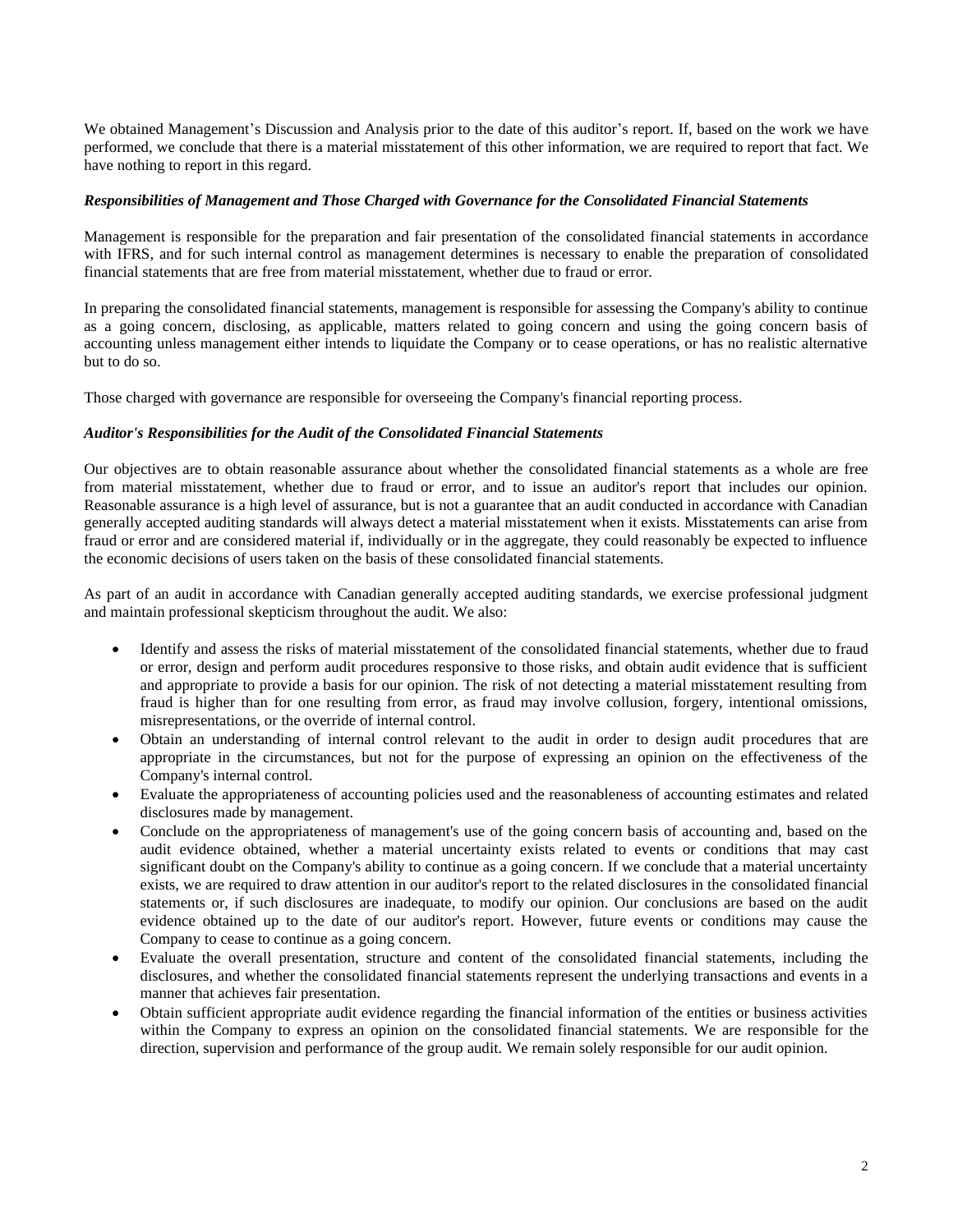We communicate with those charged with governance regarding, among other matters, the planned scope and timing of the audit and significant audit findings, including any significant deficiencies in internal control that we identify during our audit.

We also provide those charged with governance with a statement that we have complied with relevant ethical requirements regarding independence, and to communicate with them all relationships and other matters that may reasonably be thought to bear on our independence, and where applicable, related safeguards.

The engagement partner on the audit resulting in this independent auditor's report is Stephen Hawkshaw.

Javidson & Caysary LLP

March 30, 2022

Vancouver, Canada Chartered Professional Accountants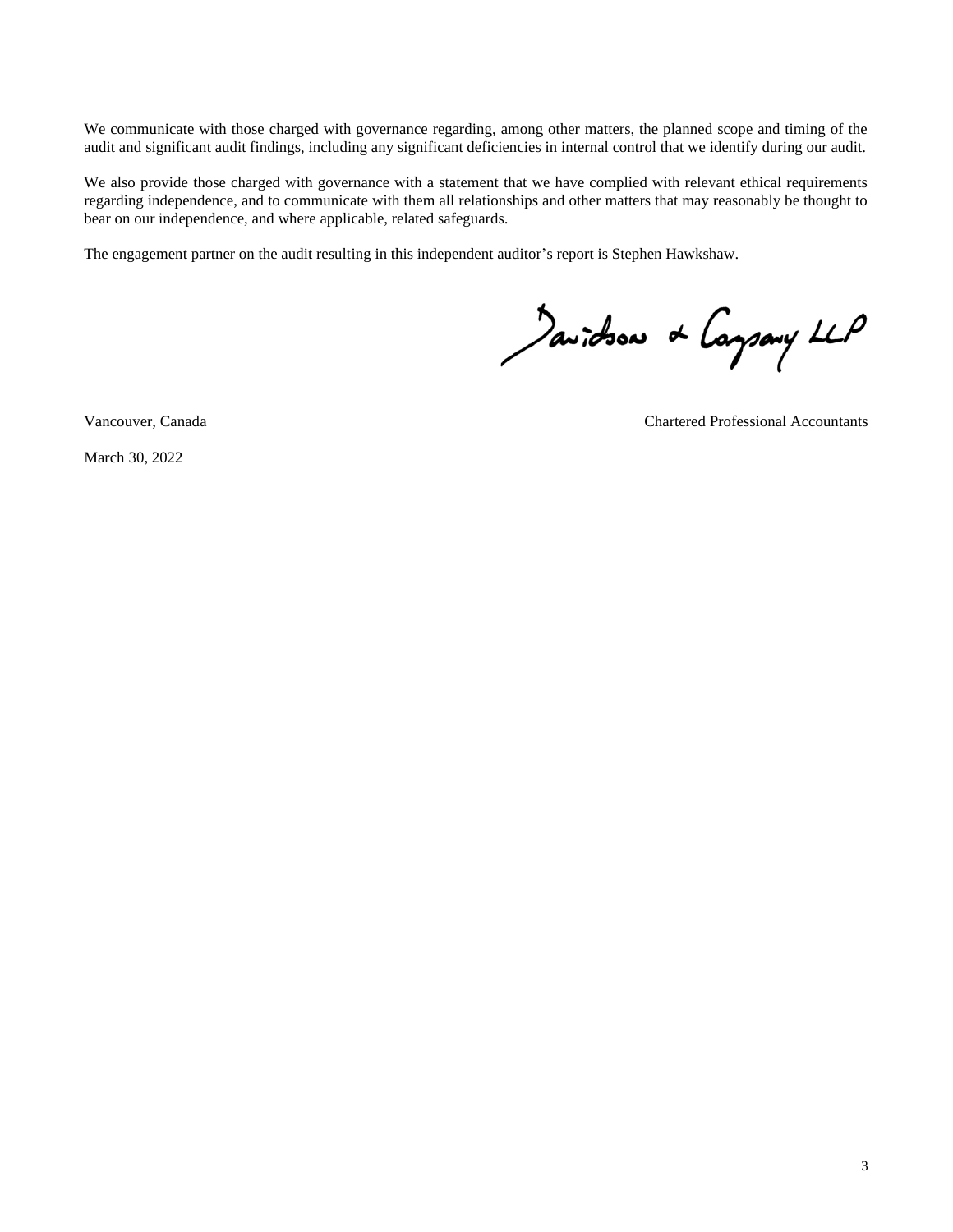(An Exploration Stage Company) CONSOLIDATED STATEMENTS OF FINANCIAL POSITION (Expressed in Canadian dollars) AS AT NOVEMBER 30,

|                                                                                                                                                                               | 2021         |                                       |     | 2020                                    |
|-------------------------------------------------------------------------------------------------------------------------------------------------------------------------------|--------------|---------------------------------------|-----|-----------------------------------------|
|                                                                                                                                                                               |              |                                       |     |                                         |
| <b>ASSETS</b>                                                                                                                                                                 |              |                                       |     |                                         |
| <b>Current assets</b><br>Cash<br>Receivables (Note 5)<br>Prepaid expenses and deposits (Note 6 and 13)                                                                        | $\mathbb{S}$ | 27,580<br>3,051                       | \$. | 532,625<br>13,547<br>143,760            |
| <b>Total current assets</b>                                                                                                                                                   |              | 30,631                                |     | 689,932                                 |
| <b>Non-current assets</b><br>Reclamation bond (Note 7)                                                                                                                        |              | 17,500                                |     | 33,500                                  |
| <b>Total assets</b>                                                                                                                                                           | \$           | 48,131                                | \$  | 723,432                                 |
| LIABILITIES AND SHAREHOLDERS' EQUITY (DEFICIENCY)<br><b>Current liabilities</b><br>Accounts payable and accrued liabilities (Notes 8 and 13)<br>Loan payable (Notes 9 and 13) | \$           | 618,182<br>3,808                      | \$  | 370,294<br>3,808                        |
| <b>Total liabilities</b>                                                                                                                                                      |              | 621,990                               |     | 374,102                                 |
| <b>SHAREHOLDERS' EQUITY (DEFICIENCY)</b><br>Share capital (Note 10)<br>Reserves (Note 10)<br>Deficit                                                                          |              | 12,316,695<br>930,270<br>(13,820,824) |     | 12,054,195<br>880,887<br>(12, 585, 752) |
| Total shareholders' equity (deficiency)                                                                                                                                       |              | (573, 859)                            |     | 349,330                                 |
| Total liabilities and shareholders' equity (deficiency)                                                                                                                       | \$           | 48,131                                | \$. | 723,432                                 |

**Nature and continuance of operations** (Note 1) **Subsequent event** (Note 17)

# **Approved by the Board of Directors and authorized for issue on March 30, 2022:**

| "Minaz Devii" | <b>Jirector</b> | "Tag Gill" | <b>Director</b> |
|---------------|-----------------|------------|-----------------|
| Minaz Devii   |                 | Tag Gill   |                 |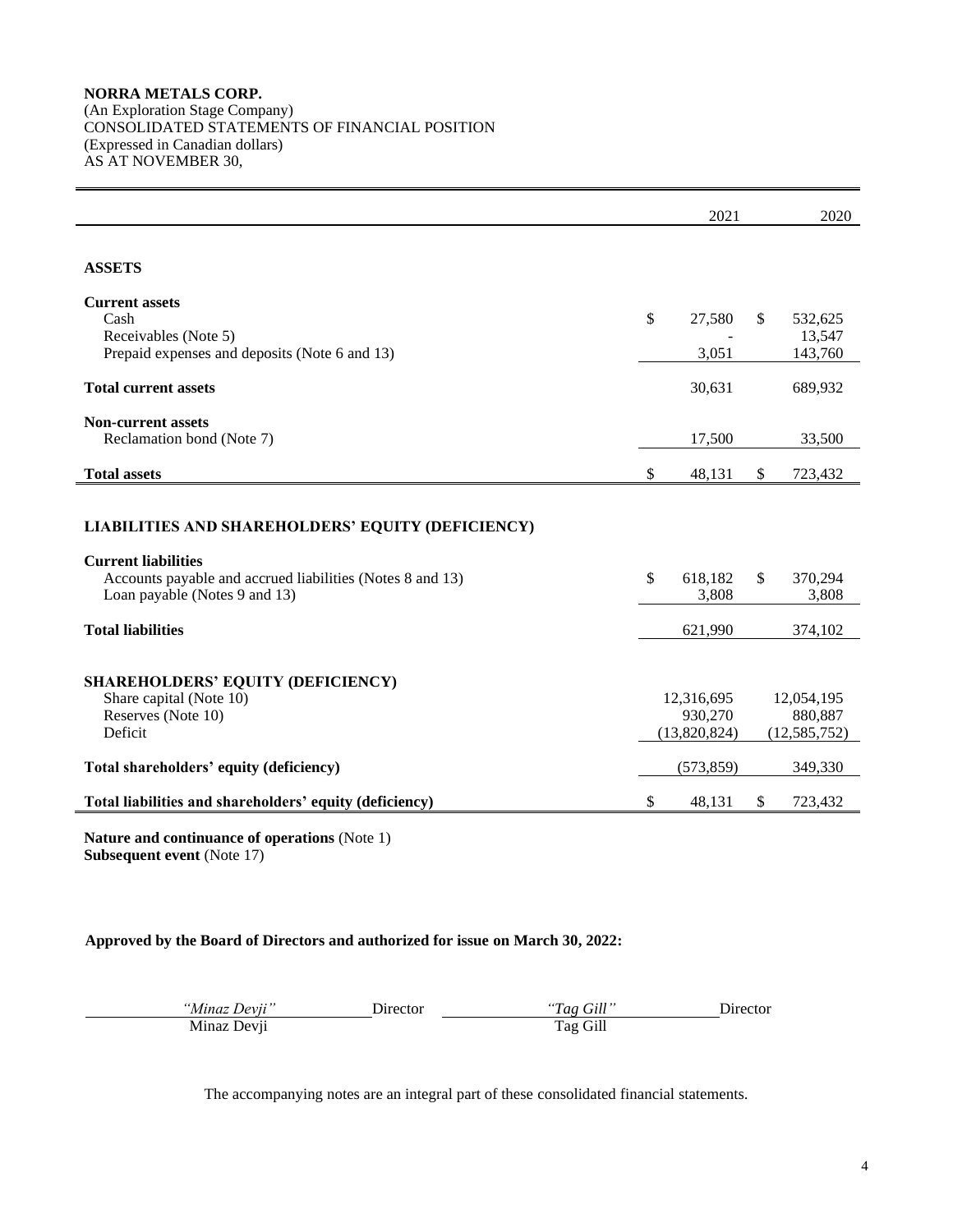(An Exploration Stage Company) CONSOLIDATED STATEMENTS OF LOSS AND COMPREHENSIVE LOSS (Expressed in Canadian dollars) FOR THE YEARS ENDED NOVEMBER 30,

|                                                                          | 2021                   | 2020        |
|--------------------------------------------------------------------------|------------------------|-------------|
| <b>EXPENSES</b>                                                          |                        |             |
| Interest (Note 9)                                                        | \$                     | \$<br>55    |
| Advertising, marketing and promotion                                     | 284,518                | 78,608      |
| Consulting, director, and management fees (Note 13)                      | 187,278                | 297,175     |
| Exploration and evaluation expenditures $-$ Property specific (Note 7)   | 180,673                | 634,999     |
| Exploration and evaluation expenditures – General                        | 123,809                | 27,595      |
| Foreign exchange loss (gain)                                             | (3,540)                | 3,228       |
| Loss (gain) on sale of subsidiaries (Note 4)                             | 3,447                  | (17,365)    |
| Mineral exploration tax expenses (Note 7)                                | 55,768                 |             |
| Office and miscellaneous                                                 | 48,155                 | 28,791      |
| Professional fees (Note 13)                                              | 233,797                | 148,386     |
| Rent                                                                     |                        | 60,939      |
| Share-based compensation (Note 10)                                       | 320,500                | 47,700      |
| Transfer agent and filing fees                                           | 23,933                 | 16,994      |
| Travel and entertainment                                                 | 47,851                 | 21,120      |
| Loss and comprehensive loss for the year                                 | \$<br>$(1,506,189)$ \$ | (1,348,225) |
|                                                                          |                        |             |
| Basic and diluted loss per common share                                  | \$<br>$(0.02)$ \$      | (0.02)      |
| Weighted average number of outstanding common shares – basic and diluted | 86,749,873             | 59,294,994  |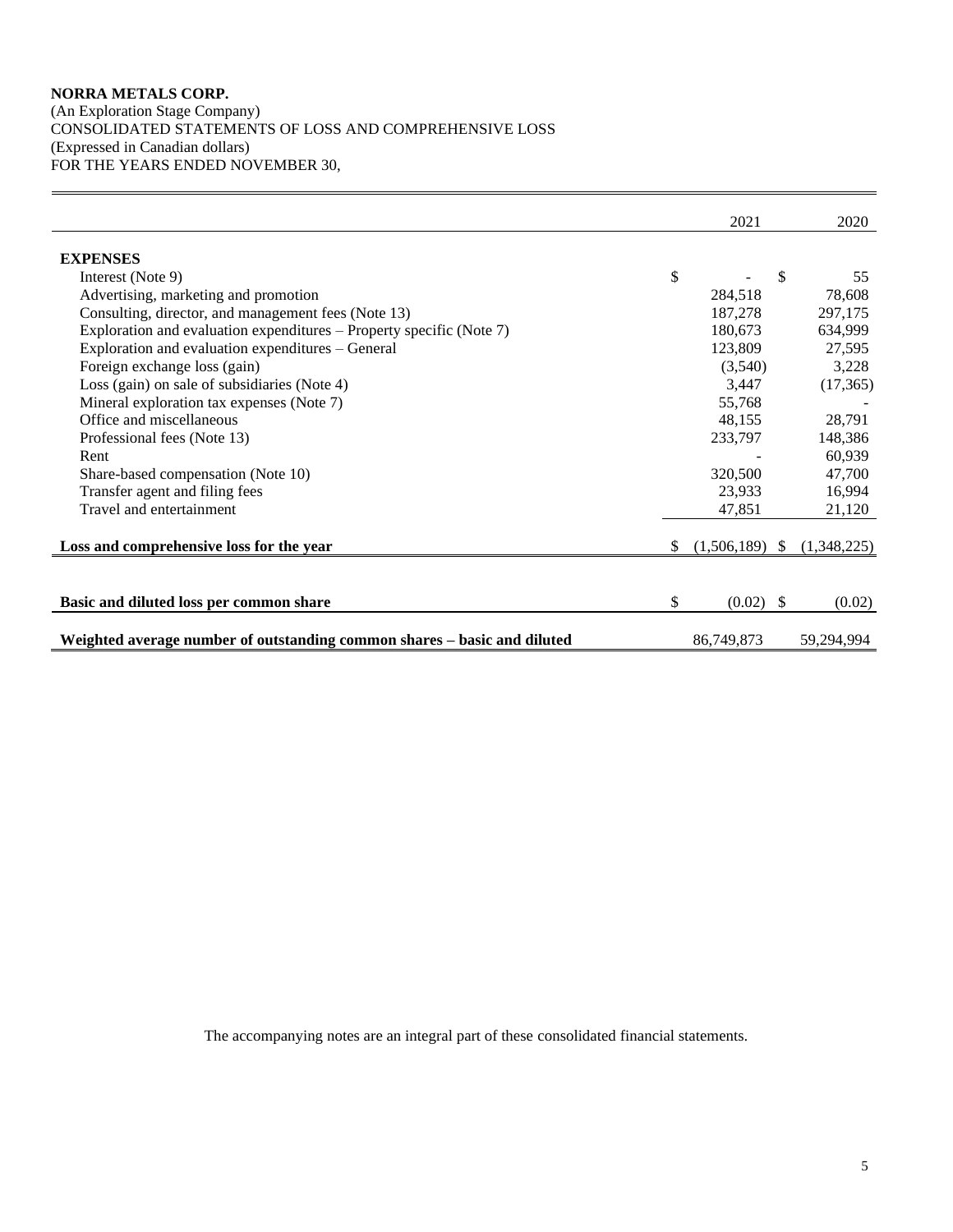(An Exploration Stage Company) CONSOLIDATED STATEMENTS OF CASH FLOWS (Expressed in Canadian dollars) FOR THE YEARS ENDED NOVEMBER 30,

|                                                                                 |          | 2021        |          | 2020               |
|---------------------------------------------------------------------------------|----------|-------------|----------|--------------------|
|                                                                                 |          |             |          |                    |
| <b>CASH FLOW FROM OPERATING ACTIVITIES</b>                                      |          |             |          |                    |
| Loss for the year                                                               |          | (1,506,189) |          | (1,348,225)        |
| Items not involving cash:                                                       |          |             |          |                    |
| Share-based compensation                                                        |          | 320,500     |          | 47,700             |
| Accrued interest on loan payable                                                |          |             |          | 55                 |
| Issuance of shares for exploration and evaluation assets                        |          |             |          | 600,981            |
| Loss (gain) on sale of subsidiaries                                             |          | 3,447       |          | (17, 365)          |
| Changes in non-cash working capital items:                                      |          |             |          |                    |
| Decrease in receivables                                                         |          | 13,547      |          | 26,044             |
| Decrease (increase) in prepaid expenses                                         |          | 140,709     |          | (131,761)          |
| Increase (decrease) in accounts payable and accrued liabilities                 |          | 244,441     |          | (72, 220)          |
| Net cash used in operating activities                                           |          | (783, 545)  |          | (894,791)          |
|                                                                                 |          |             |          |                    |
| <b>CASH FLOW FROM INVESTING ACTIVITIES</b><br>Cash loss on sale of subsidiaries |          |             |          |                    |
| <b>Reclamation</b> bonds                                                        |          | 16,000      |          | (6,066)<br>(4,500) |
|                                                                                 |          |             |          |                    |
| Net cash provided by (used in) investing activities                             |          | 16,000      |          | (10, 566)          |
| <b>CASH FLOW FROM FINANCING ACTIVITIES</b>                                      |          |             |          |                    |
| Loan repayment                                                                  |          |             |          | (100,000)          |
| Private placement                                                               |          |             |          | 1,377,500          |
| Share issuance costs                                                            |          |             |          | (56,965)           |
| Warrants exercised                                                              |          | 262,500     |          | 17,500             |
| Net cash provided by financing activities                                       |          | 262,500     |          | 1,238,035          |
|                                                                                 |          |             |          |                    |
| Change in cash during the year                                                  |          | (505, 045)  |          | 332,678            |
|                                                                                 |          |             |          |                    |
| Cash, beginning of year                                                         |          | 532,625     |          | 199,947            |
| Cash, end of year                                                               | \$       | 27,580      | \$       | 532,625            |
|                                                                                 |          |             |          |                    |
| <b>Interest received</b><br>Interest paid                                       | \$<br>\$ |             | \$<br>\$ |                    |
|                                                                                 |          |             |          |                    |

**Supplemental disclosure with respect to cash flows** (Note 14)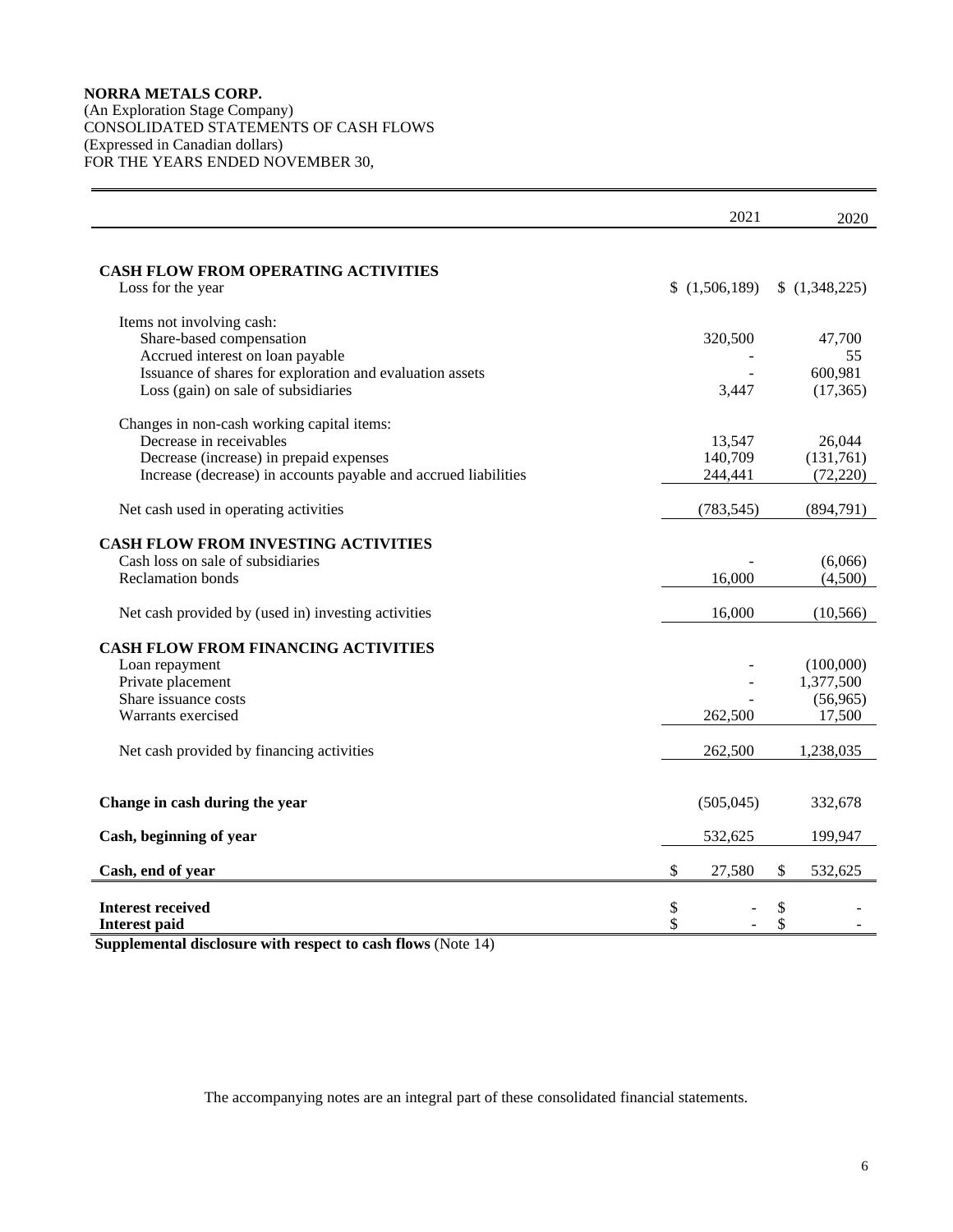(An Exploration Stage Company) CONSOLIDATED STATEMENTS OF CHANGES IN SHAREHOLDERS' EQUITY (DEFICIENCY) (Expressed in Canadian dollars)

|                                                     | Common shares | Share capital |               | Reserves   |    | Deficit      |    | Total<br>shareholders'<br>equity<br>(deficiency) |
|-----------------------------------------------------|---------------|---------------|---------------|------------|----|--------------|----|--------------------------------------------------|
| <b>Balance, November 30, 2019</b>                   | 53,393,773 \$ | 10,190,179    | <sup>\$</sup> | 868,708    | \$ | (11,348,048) | \$ | (289, 161)                                       |
| Private placement                                   | 27,550,000    | 1,377,500     |               |            |    |              |    | 1,377,500                                        |
| Share issuance costs - cash                         |               | (56,965)      |               |            |    |              |    | (56,965)                                         |
| Share issuance costs – broker's warrants            |               | (75,000)      |               | 75,000     |    |              |    |                                                  |
| Shares issued for evaluation and exploration assets | 3,556,785     | 600,981       |               |            |    |              |    | 600,981                                          |
| Expiry of options                                   |               |               |               | (68, 510)  |    | 68,510       |    |                                                  |
| Cancellation of options                             |               |               |               | (42,011)   |    | 42,011       |    |                                                  |
| Exercise of warrants                                | 175,000       | 17,500        |               |            |    |              |    | 17,500                                           |
| Share-based compensation                            |               |               |               | 47,700     |    |              |    | 47,700                                           |
| Loss and comprehensive loss for the year            |               |               |               |            |    | (1,348,225)  |    | (1,348,225)                                      |
| Balance, November 30, 2020                          | 84,675,558    | 12,054,195    |               | 880,887    |    | (12,585,752) |    | 349,330                                          |
| Exercise of warrants                                | 2,625,000     | 262,500       |               |            |    |              |    | 262,500                                          |
| Share-based compensation                            |               |               |               | 320,500    |    |              |    | 320,500                                          |
| Expiry of options                                   |               |               |               | (271, 117) |    | 271,117      |    |                                                  |
| Loss and comprehensive loss for the year            |               |               |               |            |    | (1,506,189)  |    | (1,506,189)                                      |
| Balance, November 30, 2021                          | 87,300,558 \$ | 12,316,695    | \$.           | 930,270    | S. | (13,820,824) | S  | (573, 859)                                       |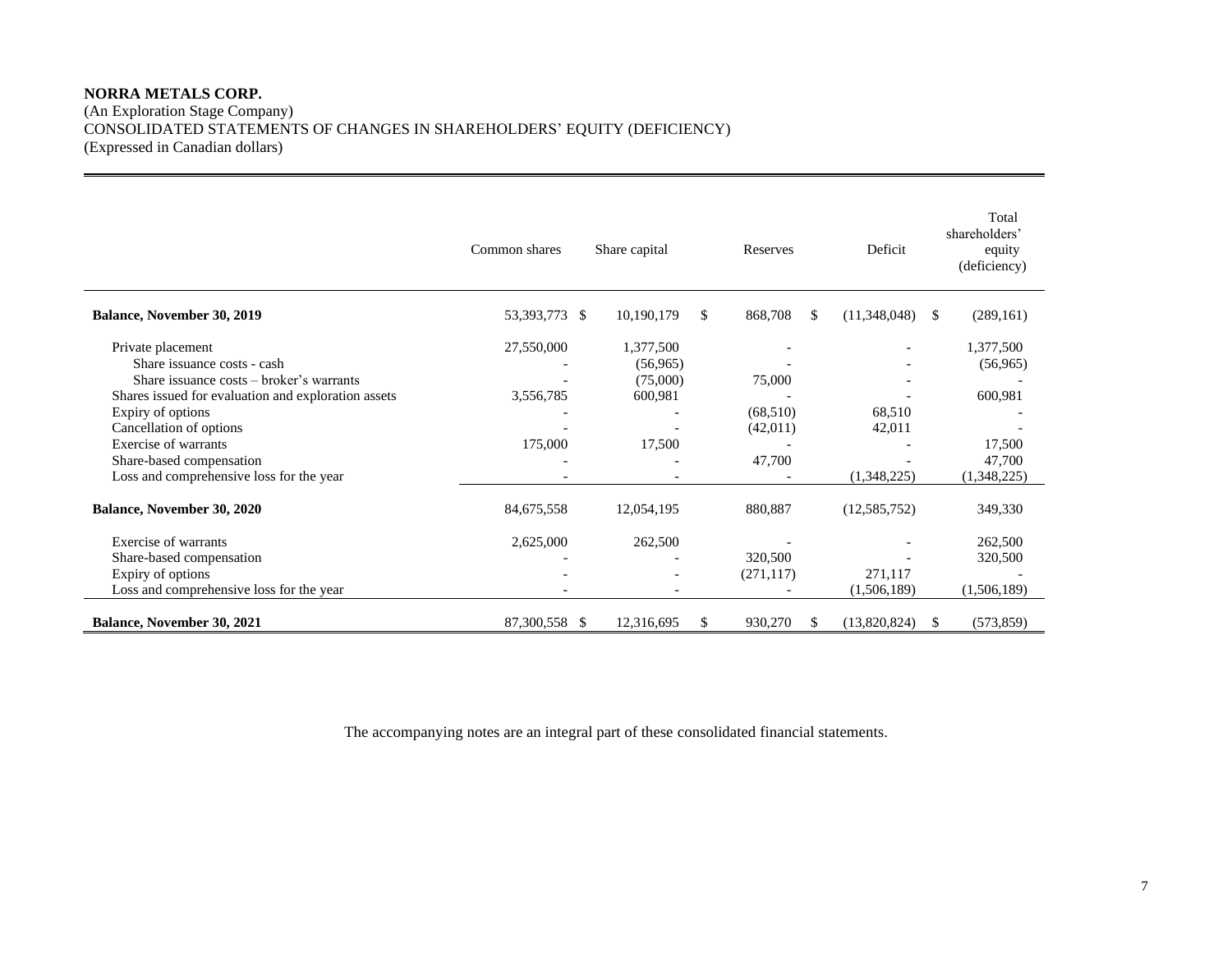(An Exploration Stage Company) NOTES TO THE CONSOLIDATED FINANCIAL STATEMENTS (Expressed in Canadian dollars) FOR THE YEARS ENDED NOVEMBER 30, 2021

#### **1. NATURE AND CONTINUANCE OF OPERATIONS**

Norra Metals Corp. (the "Company") is incorporated under the laws of the province of British Columbia, Canada on July 19, 2007 and its common shares are listed on the TSX Venture Exchange ("TSX-V"). The Company's principal business activities include the acquisition and exploration of resource properties.

The head office of the Company is located at Suite 480 - 505 Burrard Street, Vancouver, BC, Canada, V7X 1M3. The registered address and records office of the Company is located at Suite 1780 - 400 Burrard Street, Vancouver, BC, Canada, V6C 3A6.

#### Going concern of operations

These consolidated financial statements are prepared on a going concern basis which assumes that the Company will be able to realize its assets and discharge its liabilities in the normal course of business for the foreseeable future. The Company has incurred losses from inception and does not currently have the financial resources to sustain operations in the long-term.

As at November 30, 2021 the Company had an accumulated deficit of \$13,820,824 and has incurred losses since inception. These material uncertainties may raise substantial doubt about the Company's ability to continue as a going concern. The continuing operations of the Company are dependent upon obtaining necessary financing to meet the Company's commitments as they come due and to finance the future exploration and development of the Company's mineral assets, economically recoverable reserves, securing and maintaining title and beneficial interest in the properties and upon future profitable production. Failure to continue as a going concern would require that assets and liabilities be recorded at their liquidation values, which might differ significantly from their carrying values.

|                           | November 30,      | November 30,   |
|---------------------------|-------------------|----------------|
|                           | 2021              | 2020           |
| Deficit                   | $(13,820,824)$ \$ | (12, 585, 752) |
| Working capital (deficit) | (591, 359)        | 315,830        |

In March 2020, the World Health Organization declared coronavirus COVID-19 a global pandemic. This contagious disease outbreak, which has continued to spread, and any related adverse public health developments, has adversely affected workforces, economies, and financial markets globally, potentially leading to an economic downturn. It is not possible for the Company to predict the duration or magnitude of the adverse results of the outbreak and its effects on the Company's business or ability to raise funds.

#### **2. BASIS OF PREPARATION**

#### **Statement of compliance**

These consolidated financial statements are prepared in accordance with accounting policies consistent with the International Financial Reporting Standards ("IFRS") as issued by the International Accounting Standards Board ("IASB").

These consolidated financial statements were authorized for issue in accordance with a resolution from the Board of Directors on March 30, 2022.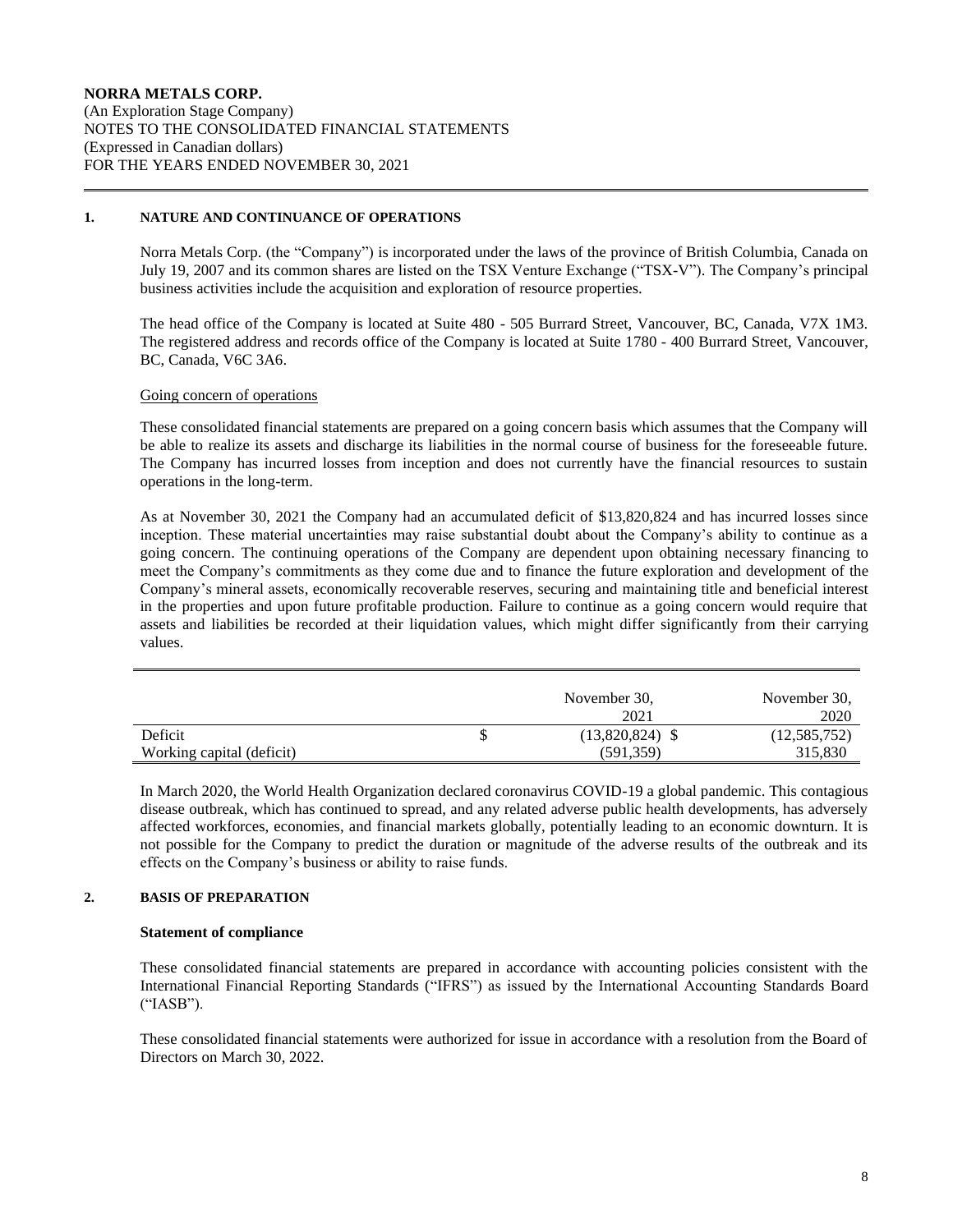(An Exploration Stage Company) NOTES TO THE CONSOLIDATED FINANCIAL STATEMENTS (Expressed in Canadian dollars) FOR THE YEARS ENDED NOVEMBER 30, 2021

# **2. BASIS OF PREPARATION** (cont'd...)

# **Basis of presentation**

These consolidated financial statements have been prepared on a historical cost basis, except for certain financial instruments which are stated at their fair value. In addition, these consolidated financial statements have been prepared using the accrual basis of accounting except for cash flow information. All dollar amounts presented are in Canadian dollars, which is the functional currency of the Company, unless otherwise specified. All amounts are rounded to the nearest dollar.

These consolidated financial statements include the financial statements of the Company and the entities controlled by the Company. The financial statements of subsidiaries are included in the consolidated financial statements from the date that control commences until the date that control ceases. All significant intercompany transactions and balances have been eliminated.

The consolidated financial statements include the financial information of the Company and its subsidiaries listed in the following table:

| Name of Subsidiary | Country of<br>Incorporation | Ownership Interest at<br>November 30, 2021 | Ownership Interest at<br>November 30, 2020 | Principal Activity     |
|--------------------|-----------------------------|--------------------------------------------|--------------------------------------------|------------------------|
| Norra Metals AS    | Norway                      | 100%                                       | 100%                                       | <b>Holding Company</b> |
| Norra Metals 3 AS  | Norway                      |                                            | 100%                                       | <b>Holding Company</b> |

On November 24, 2020, the Company sold Norra Metals 1 AS, Norra Metals 2 AS , Norra Metals Sweden AB, and Bastutrask Holding AB for proceeds of \$5 (USD \$4) (Note 4).

During the year ended November 30, 2021, the Company transferred ownership of Norra Metals AS (Note 4).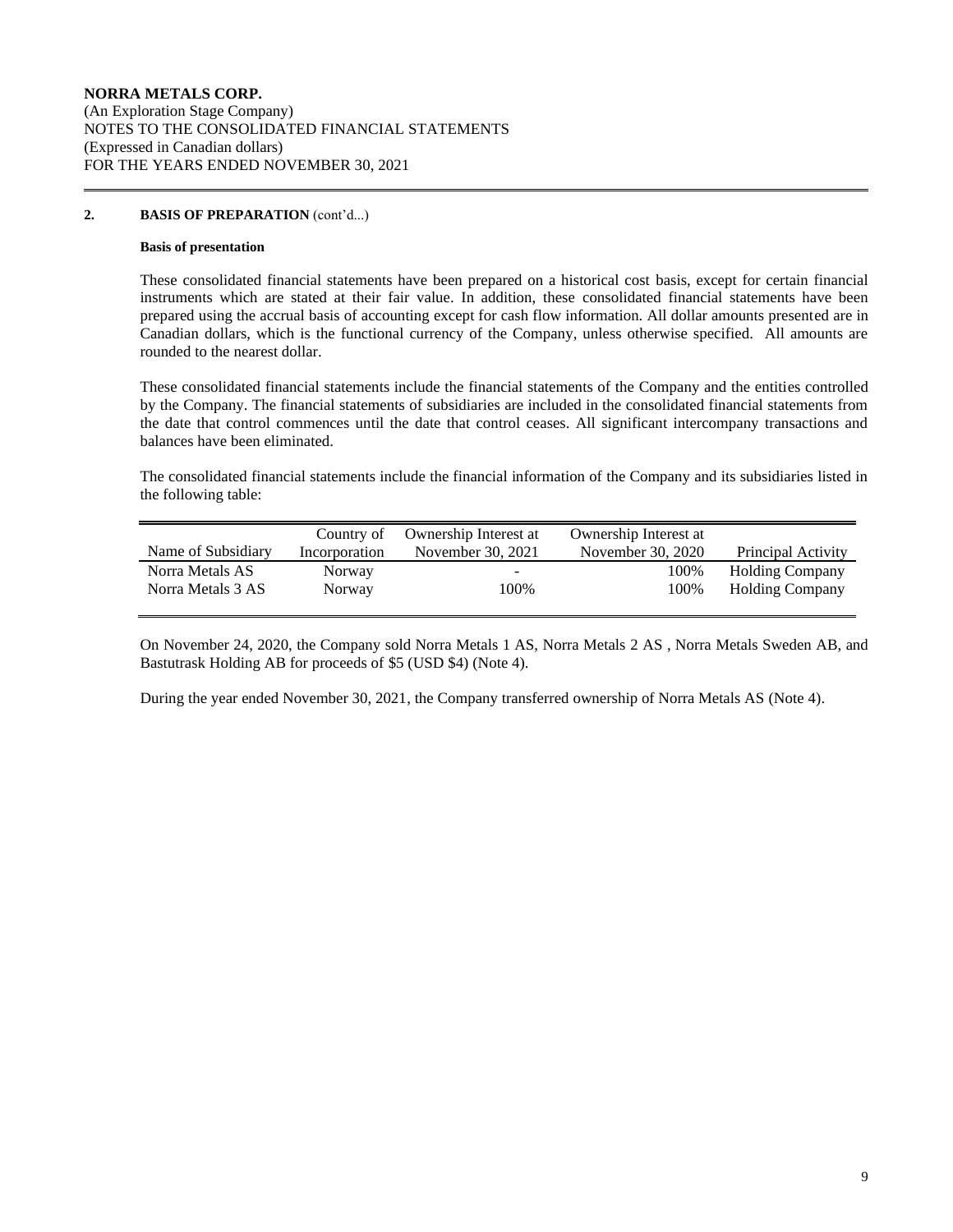(An Exploration Stage Company) NOTES TO THE CONSOLIDATED FINANCIAL STATEMENTS (Expressed in Canadian dollars) FOR THE YEARS ENDED NOVEMBER 30, 2021

# **2. BASIS OF PREPARATION** (cont'd...)

#### **Significant accounting judgments and critical accounting estimates**

The preparation of these consolidated financial statements in conformity with IFRS requires estimates and assumptions that affect the amounts reported in these financial statements.

Significant accounting judgments that management has made in the process of applying accounting policies and that have the most significant effect on the amounts recognized in the financial statements include, but are not limited to, the following:

i) Determination and assessment of the Company's ability to continue going concern (Note 1); and

Key assumptions concerning the future and other key sources of estimation uncertainty that have a significant risk of resulting in a material adjustment to the carrying amount of assets and liabilities within the next financial year include, but are not limited to, the following:

- i) Deferred income taxes The Company is periodically required to estimate the tax basis of assets and liabilities. Where applicable tax laws and regulations are either unclear or subject to varying interpretations, it is possible that changes in these estimates could occur that materially affect the amounts of deferred income tax assets and liabilities recorded in the financial statements. Changes in deferred tax assets and liabilities generally have a direct impact on earnings in the period that the changes occur. Each period, the Company evaluates the likelihood of whether some portion or all of each deferred tax asset will not be realized. This evaluation is based on historic and future expected levels of taxable income, the pattern and timing of reversals of taxable temporary timing differences that give rise to deferred tax liabilities, and tax planning initiatives; and
- ii) Share-based compensation The fair value of share-based compensation is determined using a Black-Scholes Option pricing model. Such option pricing models require the input of subjective assumptions including the expected price volatility, option life, dividend yield, risk-free rate and estimated forfeitures at the initial grant.

# **3. SIGNIFICANT ACCOUNTING POLICIES**

#### **Resource properties – exploration and evaluation expenditures**

The Company expenses exploration and evaluation expenditures as incurred. Exploration and evaluation expenditures include acquisition cost of mineral properties, property option payments and evaluation activities. Once a project has been established as commercially viable and technically feasible, related development expenditures are capitalized. This includes costs incurred in preparing the site for mining operations. Capitalization ceases when the mine is capable of commercial production, with the exception of development costs that give rise to a future benefit.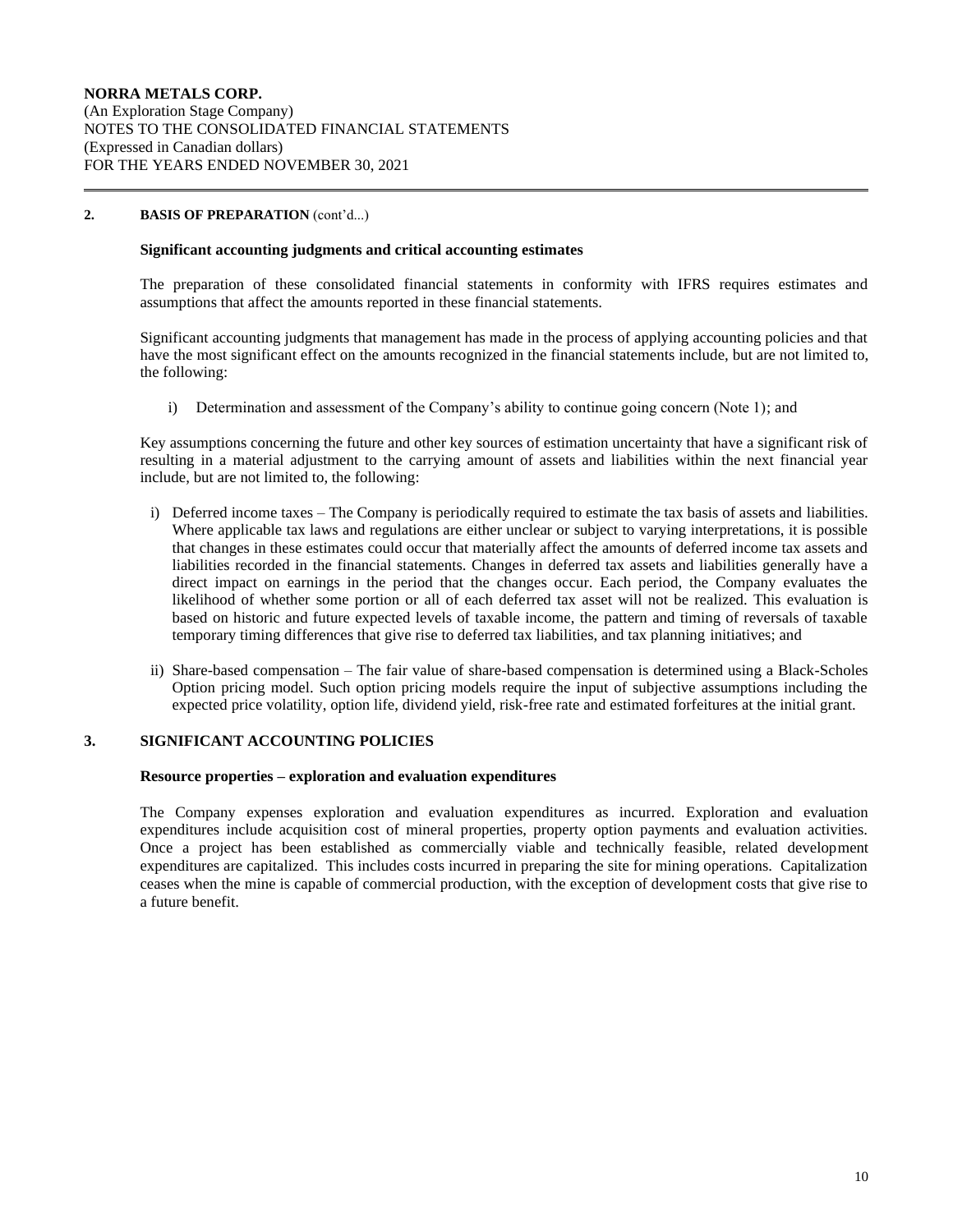(An Exploration Stage Company) NOTES TO THE CONSOLIDATED FINANCIAL STATEMENTS (Expressed in Canadian dollars) FOR THE YEARS ENDED NOVEMBER 30, 2021

# **3. SIGNIFICANT ACCOUNTING POLICIES** (cont'd)

#### **Subsidiaries**

Subsidiaries are entities over which the Company has control. Control exists when the Company possesses power over an investee, has exposure to variable returns from the investee and has the ability to use its power over the investee to affects its returns. Subsidiaries are fully consolidated from the date control is transferred to the Company and are de-consolidated from the date control ceases.

#### **Provision for environmental rehabilitation**

The Company recognizes liabilities for statutory, contractual, constructive or legal obligations associated with the retirement of exploration and evaluation assets and equipment, when those obligations result from the acquisition, construction, development or normal operation of the assets. The net present value of future rehabilitation cost estimates arising from the decommissioning of plant and other site preparation work is capitalized to mining assets along with a corresponding increase in the rehabilitation provision in the period incurred. Discount rates using a pretax rate that reflect the time value of money are used to calculate the net present value. The rehabilitation asset is depreciated on the same basis as mining assets.

The Company's estimates of reclamation costs could change as a result of changes in regulatory requirements, discount rates and assumptions regarding the amount and timing of the future expenditures. These changes are recorded directly to mining assets with a corresponding entry to the rehabilitation provision. The Company's estimates are reviewed annually for changes in regulatory requirements, discount rates, effects of inflation and changes in estimates.

Changes in the net present value, excluding changes in the Company's estimates of reclamation costs, are charged to profit or loss for the year. As at November 30, 2021 and 2020, the Company has determined that it does not have any decommissioning obligations.

#### **Financial instruments**

#### Financial assets

The Company classifies tis financial assets in the following categories: at fair value through profit or loss ("FVTPL"), at fair value through other comprehensive income ("FVTOCI") or at amortized cost. The classification depends on the purpose for which the financial assets were acquired. Management determines the classification of its financial assets at initial recognition.

# *Financial assets at FVTPL*

Financial assets carried at FVTPL are initially recorded at fair value and transaction costs are expensed in the income statement. Realized and unrealized gains and losses arising from changes in the fair value of the financial asset held at FVTPL are included in the income statement in the period in which they arise.

#### *Financial assets at FVTOCI*

Investments in equity instruments at FVTOCI are initially recognized at fair value plus transaction costs. Subsequently they are measured at fair value, with gains and losses arising from changes in fair value recognized in other comprehensive income. There is no subsequent reclassification of fair value gains and losses to profit or loss following the derecognition of the investment. The Company does not have any financial assets classified as FVTOCI.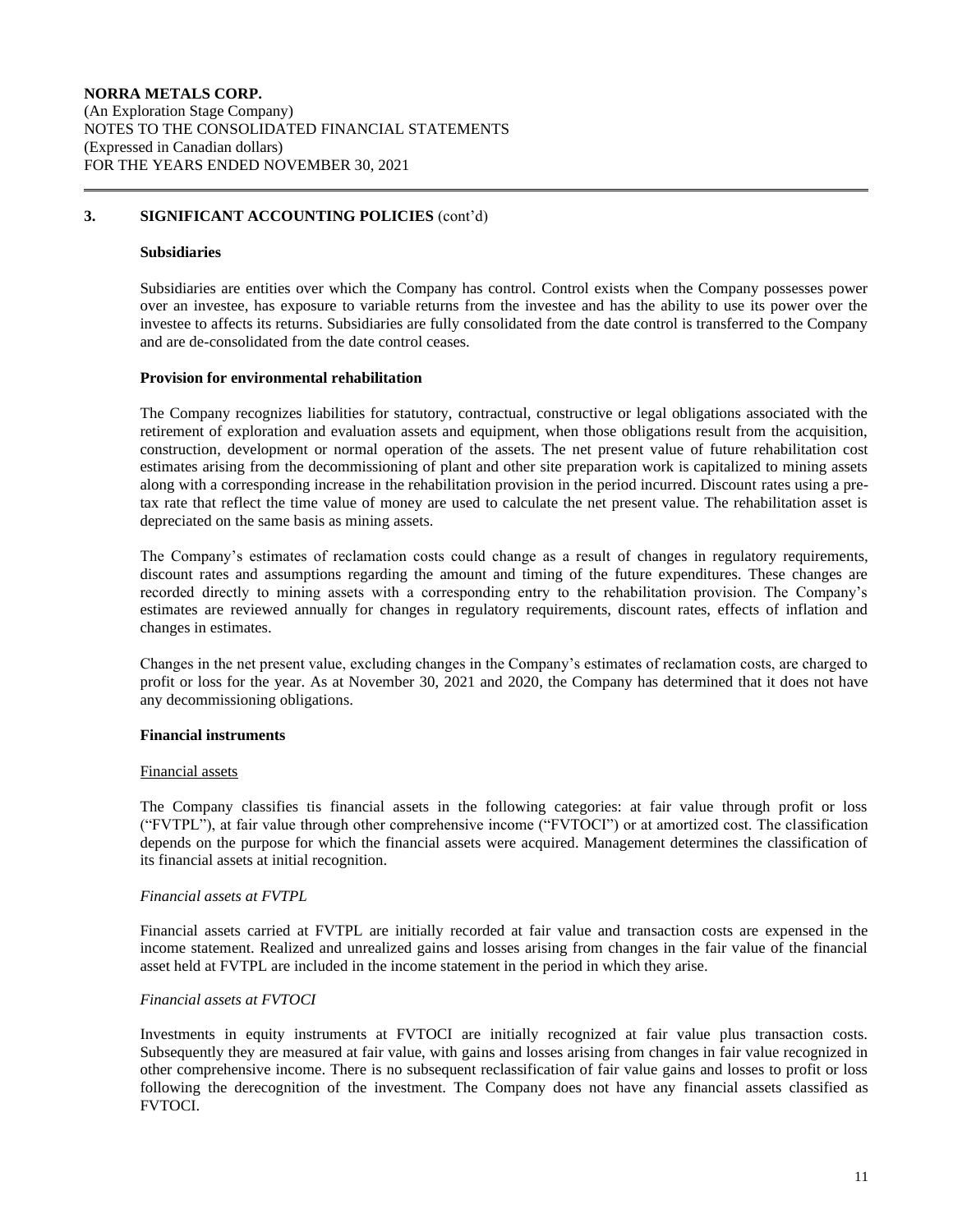(An Exploration Stage Company) NOTES TO THE CONSOLIDATED FINANCIAL STATEMENTS (Expressed in Canadian dollars) FOR THE YEARS ENDED NOVEMBER 30, 2021

# **3. SIGNIFICANT ACCOUNTING POLICIES** (cont'd...)

#### **Financial instruments** (cont'd...)

#### *Financial assets at amortized cost*

Financial assets at amortized cost are initially recognized at fair value and subsequently carried at amortized cost less any impairment. They are classified as current assets or non-current assets based on their maturity date.

Financial assets are derecognized when they mature or are sold, and substantially all the risks and rewards of ownership have been transferred. Gains and losses on derecognition of financial assets classified as FVTPL or amortized cost are recognized in the income statement. Gains or losses on financial assets classified as FVTOCI remain within accumulated other comprehensive income.

The Company has classified its cash at fair value through profit and loss. The Company's receivables are classified at amortized cost.

#### Financial liabilities

The Company classifies its financial liabilities into one of two categories as follows:

*Fair value through profit or loss*: This category comprises derivatives, or liabilities acquired or incurred principally for the purpose of selling or repurchasing it in the near term. They are carried in the statement of financial position at fair value with changes in fair value recognized in the statement of loss and comprehensive loss.

*Amortized cost:* This category includes all other liabilities, all of which are recognized at amortized cost. The Company's accounts payable and accrued liabilities, and loan payable are classified at amortized cost.

Financial instruments that are measured at fair value use inputs, which are classified within a hierarchy that prioritizes their significance. The three levels of the fair value hierarchy are:

Level 1 – Unadjusted quoted price in active markets for identical assets or liabilities;

Level 2 – Inputs other than quoted prices that are observables for the asset or liability either directly or indirectly; and

Level 3 – Inputs that are not based on observable market data.

#### *Impairment of financial assets*

The Company assesses at each reporting date whether a financial asset is impaired.

The Company recognizes a loss allowance for expected credit losses on financial assets that are measured at amortized cost. At each reporting date, the loss allowance for the financial asset is measured at an amount equal to the lifetime expected credit losses if the credit risk on the financial asset has increased significantly since initial recognition. If at the reporting date, the financial asset has not increased significantly since initial recognition, the loss allowance is measured for the financial asset at an amount equal to twelve month expected credit losses. For trade receivables the Company applies the simplified approach to providing for expected credit losses, which allows the use of a lifetime expected loss provision. Impairment losses on financial assets carried at amortized cost are reversed in subsequent periods if the amount of the loss decreases and the decrease can be objectively related to an event occurring after the impairment was recognized.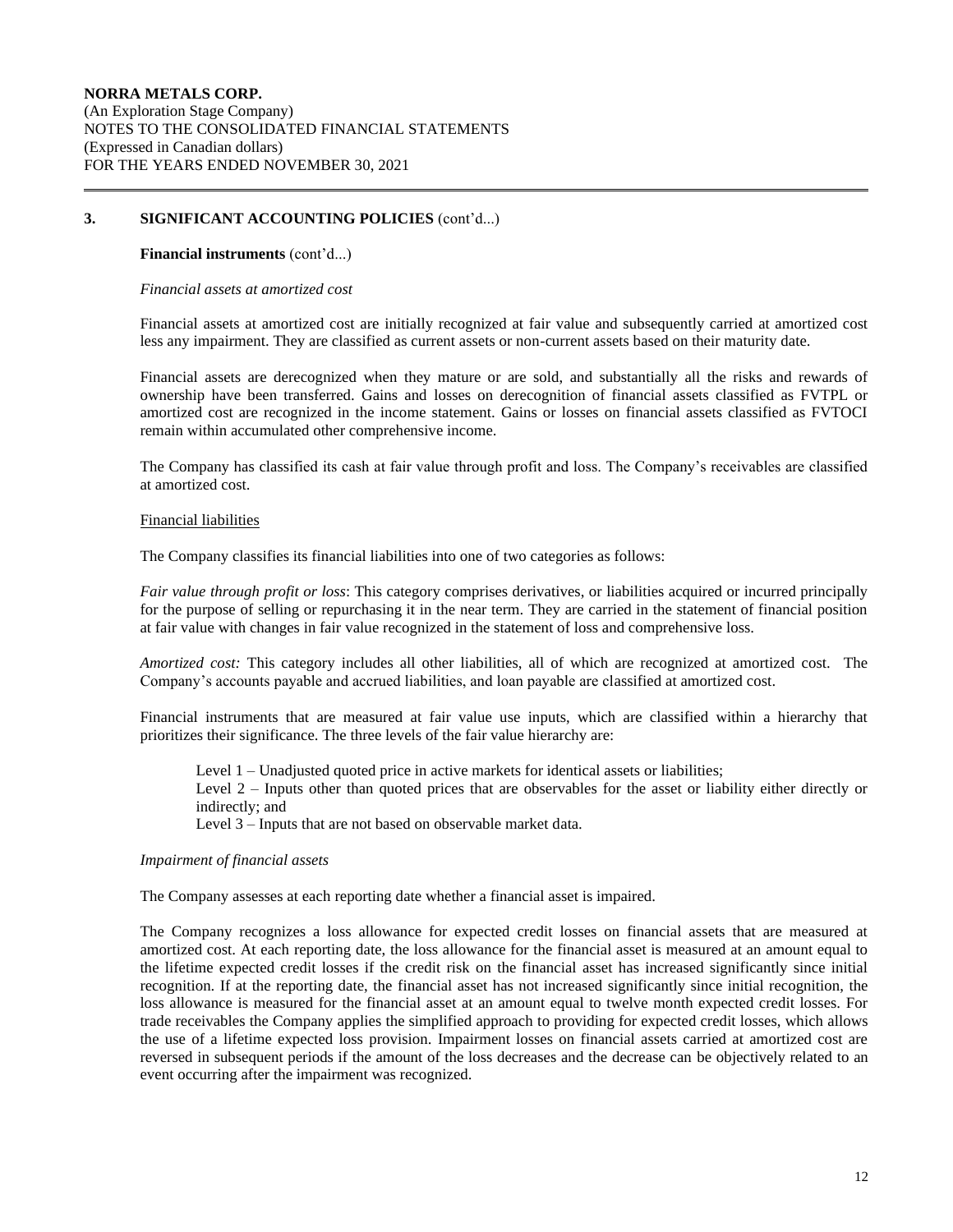(An Exploration Stage Company) NOTES TO THE CONSOLIDATED FINANCIAL STATEMENTS (Expressed in Canadian dollars) FOR THE YEARS ENDED NOVEMBER 30, 2021

# **3. SIGNIFICANT ACCOUNTING POLICIES** (cont'd...)

## **Share-based compensation**

The Company grants stock options to acquire common shares of the Company to directors, officers, employees and consultants. An individual is classified as an employee when the individual is an employee for legal or tax purposes, or provides services similar to those performed by an employee.

The fair value of stock options is measured on the date of grant, using the Black-Scholes option pricing model, and is expensed over the vesting terms. Consideration paid for the shares on the exercise of stock options is credited to share capital. When vested options are forfeited or are not exercised at the expiry date the amount previously recognized in reserves is transferred to accumulated losses (deficit). The Company estimates a forfeiture rate and adjusts the corresponding expense each period based on an updated forfeiture estimate.

In situations where equity instruments are issued to non-employees and some or all of the goods or services received by the Company as consideration cannot be specifically identified, they are measured at the fair value of the sharebased compensation. Otherwise, share-based compensation are measured at the fair value of goods or services received.

# **Share capital**

The Company engages in equity financing transactions to obtain the funds necessary to continue operations and explore and evaluate resource properties. These equity financing transactions may involve issuance of common shares or units. A unit comprises a certain number of common shares and a certain number of share purchase warrants. Depending on the terms and conditions of each equity financing agreement, the warrants are exercisable into additional common shares prior to expiry at a price stipulated by the agreement. Warrants that are part of units are valued using the residual value method which involves comparing the selling price of the units to the Company's share price on the announcement date of the financing. The market value is then applied to the common share, and any residual amount is assigned to the warrants.

In situations where share capital is issued, or received, as non-monetary consideration and the fair value of the asset received, or given up, is not readily determinable, the fair market value of the shares is used to record the transaction. The fair market value of the shares issued, or received, is based on the trading price of those shares on the date of the agreement to issue shares.

# **Loss per share**

The Company recognizes the dilutive effect on loss per share based on the use of the proceeds that could be obtained upon exercise of options, warrants and similar instruments. It assumes that the proceeds would be used to purchase common shares at the average market price during the period. For the periods presented, this calculation proved to be anti-dilutive. Basic loss per share is calculated using the weighted average number of common shares outstanding during the period.

#### **Share issuance costs**

Share issue costs are deferred and charged directly to share capital on completion of the related equity financing. If the financing is not completed, share issue costs are charged to profit or loss. Costs directly identifiable with the raising of capital will be charged against share capital.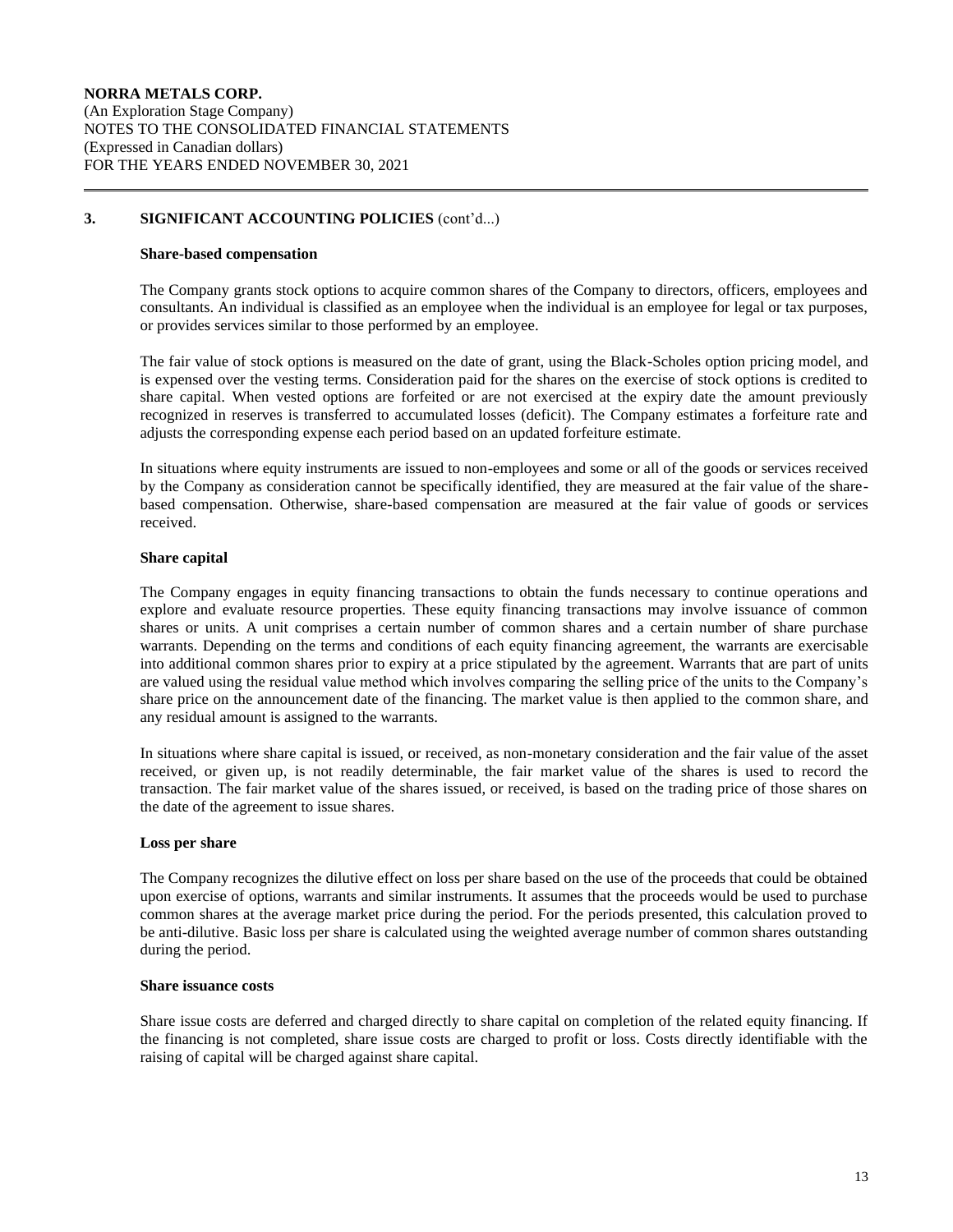(An Exploration Stage Company) NOTES TO THE CONSOLIDATED FINANCIAL STATEMENTS (Expressed in Canadian dollars) FOR THE YEARS ENDED NOVEMBER 30, 2021

# **3. SIGNIFICANT ACCOUNTING POLICIES** (cont'd...)

#### **Income taxes**

Income tax is recognized in profit or loss except to the extent that it relates to items recognized directly in equity, in which case it is recognized in equity. Current tax expense is the expected tax payable on the taxable income for the year, using tax rates enacted or substantively enacted at year end, adjusted for amendments to tax payable with regards to previous years.

Deferred tax is recorded by providing for temporary differences, between the carrying amounts of assets and liabilities for financial reporting purposes and the amounts used for taxation purposes. The following temporary differences are not provided for: goodwill not deductible for tax purposes; the initial recognition of assets or liabilities that affect neither accounting or taxable loss; and differences relating to investments in subsidiaries to the extent that they will probably not reverse in the foreseeable future. The amount of deferred tax provided is based on the expected manner of realization or settlement of the carrying amount of assets and liabilities, using tax rates enacted or substantively enacted at the consolidated statement of financial position date.

A deferred tax asset is recognized only to the extent that it is probable that future taxable profits will be available against which the asset can be utilized.

Additional income taxes that arise from the distribution of dividends are recognized at the same time as the liability to pay the related dividend. Deferred tax assets and liabilities are offset when there is a legally enforceable right to set off current tax assets against current tax liabilities and when they relate to income taxes levied by the same taxation authority and the Company intends to settle its current tax assets and liabilities on a net basis.

# **Newly adopted accounting policy**

There were no new pronouncement that would have any significant effect on these consolidated financial statements during the year ended November 30, 2021.

#### **Accounting standards and amendments issued but not yet adopted**

The Company has performed an assessment of new standards issued by the IASB that are not yet effective and has determined that any new standards that have been issued would have no or very minimal impact on the Company's consolidated financial statements.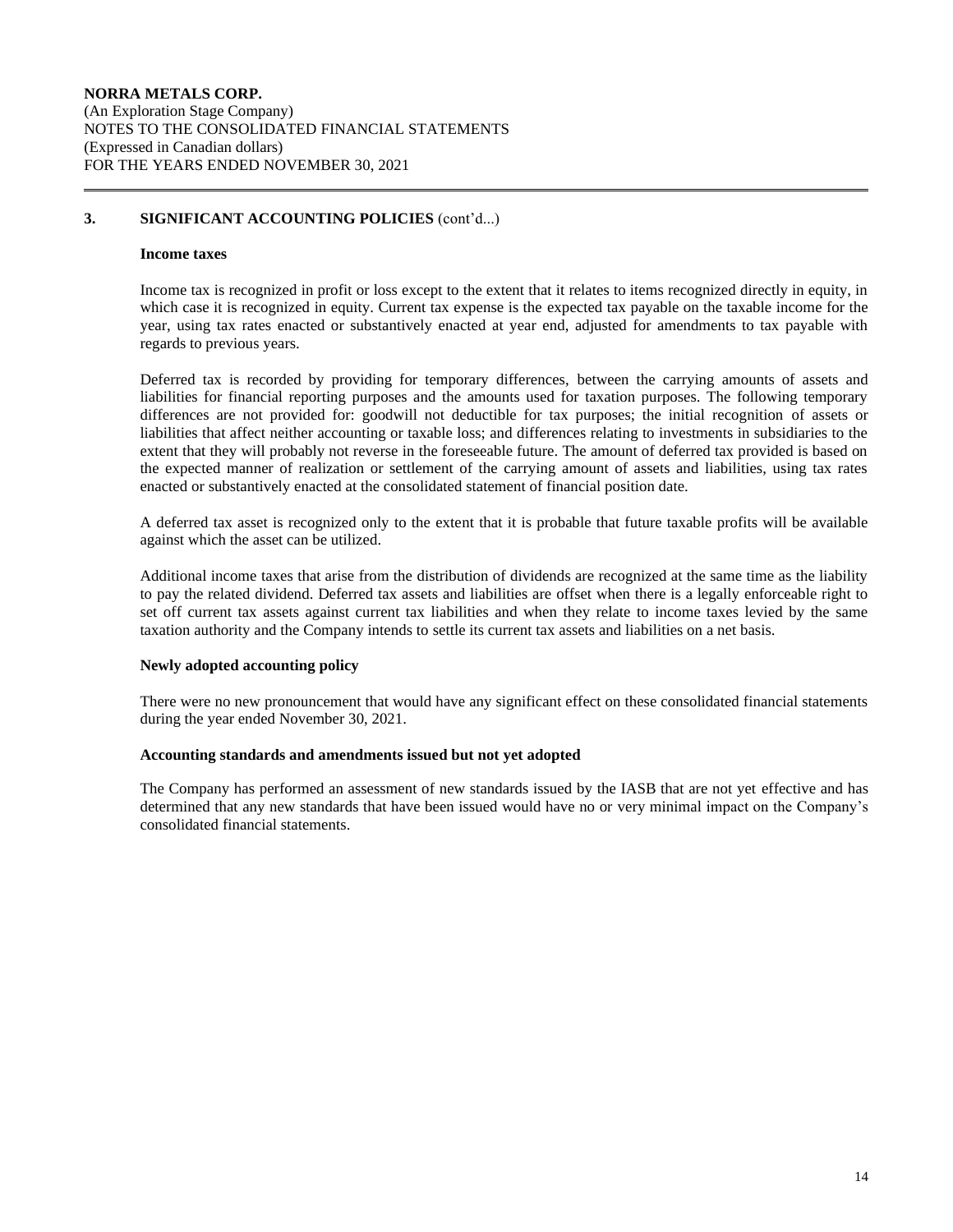(An Exploration Stage Company) NOTES TO THE CONSOLIDATED FINANCIAL STATEMENTS (Expressed in Canadian dollars) FOR THE YEARS ENDED NOVEMBER 30, 2021

# **4. SALE OF SUBSIDARIES**

Effective November 24, 2020, the Company sold all of the outstanding shares of its subsidiaries, Norra Metals 1 AS, Norra Metals 2 AS, Norra Metals Sweden AB, and Bastutrask Holding AB that were acquired in fiscal 2019 (note 7). In consideration, the Company received \$5 (USD 4), which resulted in a gain of \$17,365.

As at the date of the disposition, the assets and liabilities associated with the disposal were classified as follows:

|                                            |    | Carrying value<br>November 24, 2020 |
|--------------------------------------------|----|-------------------------------------|
| Asset:<br>Cash                             | S  | 6,071                               |
| <b>Liabilities:</b><br>Current liabilities | \$ | 23,431                              |

During the year ended November 30, 2021, the Company sold all of the outstanding shares of its subsidiary, Norra Metals AS, that were acquired in fiscal 2019 (note 7). In consideration, the Company received US\$1, which resulted in a loss of \$3,447. Norra Metals AS did not hold any mineral property claims.

As at the date of the disposition, the subsidiary did not have any assets and liabilities associated with the disposal.

#### **5. RECEIVABLES**

The Company's receivables are as follows:

|                |     | 2021 | November 30, November 30,<br>2020 |        |  |
|----------------|-----|------|-----------------------------------|--------|--|
| GST receivable | -SS |      | $-$ \$                            | 13.547 |  |

# **6. PREPAID EXPENSES AND DEPOSITS**

The Company's prepaid expenses, deposits and advances are as follows:

|                                      | November 30,<br>2021 |                 |               | November 30,<br>2020 |
|--------------------------------------|----------------------|-----------------|---------------|----------------------|
| Prepaid expenses<br>Security deposit | \$                   | 3,051<br>$\sim$ | - \$          | 138,050<br>5,710     |
|                                      | S                    | 3,051           | <sup>\$</sup> | 143,760              |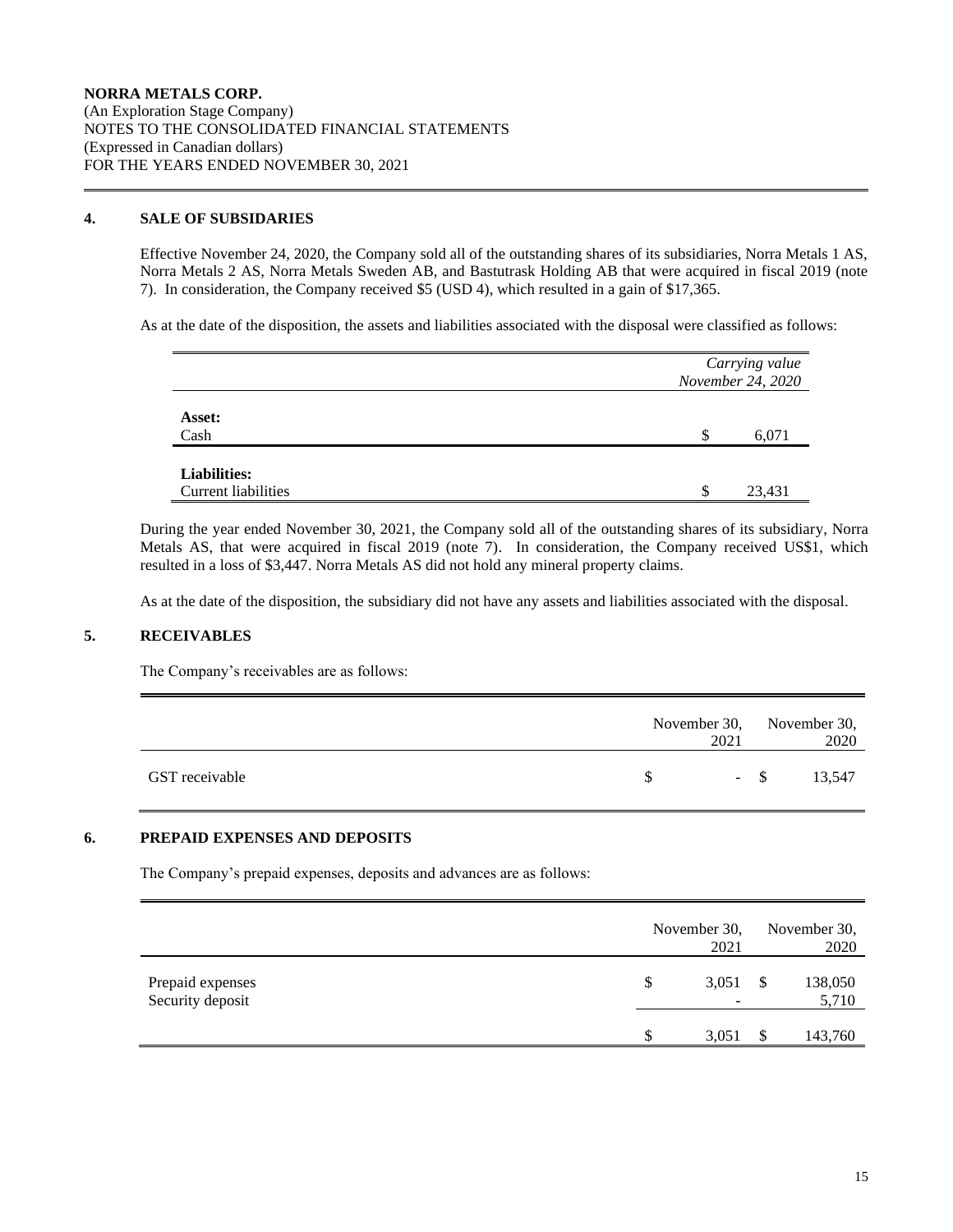$\overline{a}$ 

(An Exploration Stage Company) NOTES TO THE CONSOLIDATED FINANCIAL STATEMENTS (Expressed in Canadian dollars) FOR THE YEARS ENDED NOVEMBER 30, 2021

# **7. RESOURCE PROPERTIES**

| Kinskuch<br>Property |         |                  |                                                     | Meraker<br>Property |                                      | Total                        |
|----------------------|---------|------------------|-----------------------------------------------------|---------------------|--------------------------------------|------------------------------|
| \$                   | \$.     | 25,457           |                                                     | 25.458              | \$                                   | 50,915<br>129,758            |
|                      | \$      | 62,206           |                                                     |                     | \$                                   | 180,673                      |
| \$<br>(4,500)        | \$.     | 300.491<br>8.688 | \$.                                                 | 300,490<br>29,830   | \$                                   | 600,981<br>34,018<br>634.999 |
|                      | (4,500) |                  | <b>Bleikvassli</b><br>Property<br>36,749<br>309,179 |                     | S.<br>93,009<br>\$118,467<br>330,320 |                              |

During the year ended November 30, 2021, the Company was denied exploration tax credits of \$55,768 and recorded the amount to profit and loss as an expense.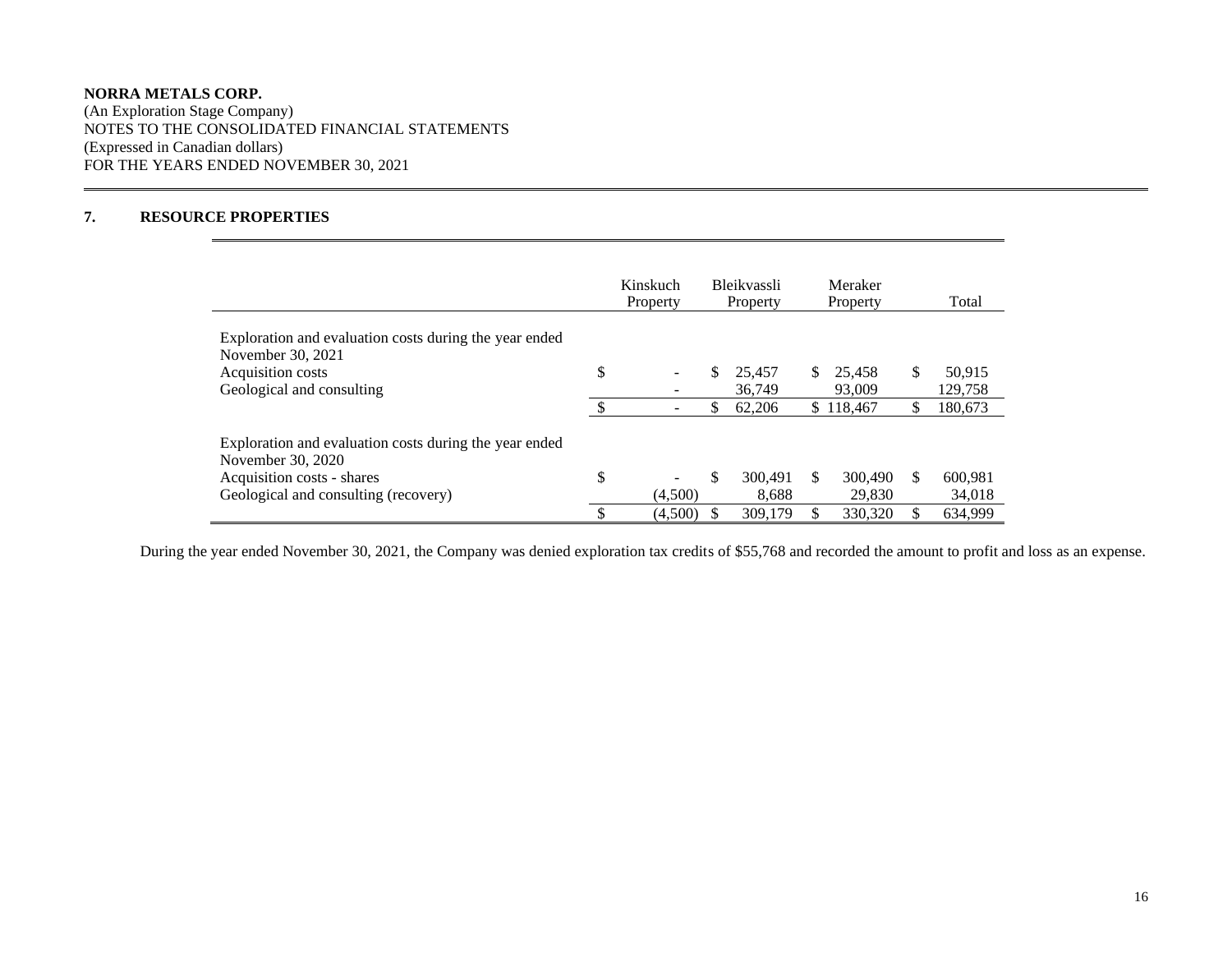(An Exploration Stage Company) NOTES TO THE CONSOLIDATED FINANCIAL STATEMENTS (Expressed in Canadian dollars) FOR THE YEARS ENDED NOVEMBER 30, 2021

# **7. RESOURCE PROPERTIES** (cont'd...)

## **Pyramid Copper, Canada**

The Company holds a 100% interest in mineral claims collectively known as the Pyramid Copper Property, located in northern British Columbia, Canada.

At November 30, 2021, the Company had a reclamation bond with the B.C. Ministry of Energy and Mines for the Pyramid Copper Property in the amount of \$17,500 (2020 - \$33,500).

## **Scandinavian Projects, Norway and Sweden**

On December 12, 2018, the Company entered into a purchase and sale agreement with EMX Royalty Corporation ("EMX"), and amended in December 28, 2018, to acquire 100% interest in Bleikvassli, Sagvoll and Meraker polymetallic projects in Norway, and Bastutrask polymetallic project in Sweden.

To acquire the properties, the Company issued 4,808,770 common shares which represented a 9.9% equity ownership in the Company and had the continuing obligation to issue additional shares to maintain 9.9% interest, at no additional cost to EMX, until the Company has raised CDN\$5,000,000 in equity; thereafter EMX will have the right to participate pro-rata in future financings at its own costs to maintain its 9.9% interest. There is an additional provision that requires the Company to raise and spend \$2,000,000 within a 24-months period, otherwise the 9.9% interest equity ownership shall be increased to 14.9% continuing equity interest (up to a maximum of 21,350,956 common shares). Pursuant to an amendment agreement signed during the year ended November 30, 2021, the \$2,000,000 spending requirement was extended to February 15, 2022.

As of November 30, 2021, a total of 8,365,555 common shares (valued at \$889,507) of the Company were issued to EMX due to the above obligations.

EMX has also been granted a 3% net smelter return ("NSR") royalty on each of the properties, of which 1% NSR royalty may be purchased by the Company on or before the sixth anniversary of the closing date in 0.5% increments for a total of \$2,500,000 in cash or shares.

EMX will receive annual advance royalty ("AAR") payments of \$20,000 for each of the properties commencing on the second anniversary of the closing, with each AAR payment increasing by \$5,000 per year until reaching \$60,000 per year, except that the Company may forgo AAR payments on two of the four properties in years two and three. Once reaching \$60,000, AAR payments will be adjusted each year according to the Consumer Price Index (as published by the U.S. Department of Labor, Bureau of Labor Statistics).

EMX Royalty will receive a 0.5% NSR royalty on any new mineral exploration projects generated by the Company in Sweden or Norway, excluding projects acquired from a third party containing a mineral resource or reserve or an existing mining operation. EMX has the right to nominate one seat on the Board of Directors of the Company.

During the year ended November 30, 2021, the Company disposed of its subsidiary, Norra Metals AS. During the year end November 30, 2020, the Company returned the Norwegian Sagvoll license and the Swedish Bastutrask license back to the vendors through the sale of subsidiaries (Norra Metals 1 AS, Norra Metals 2 AS, Norra Metals Sweden AB, and Bastutrask Holding AB) in consideration of \$5 (USD \$4) (notes 2 and 4).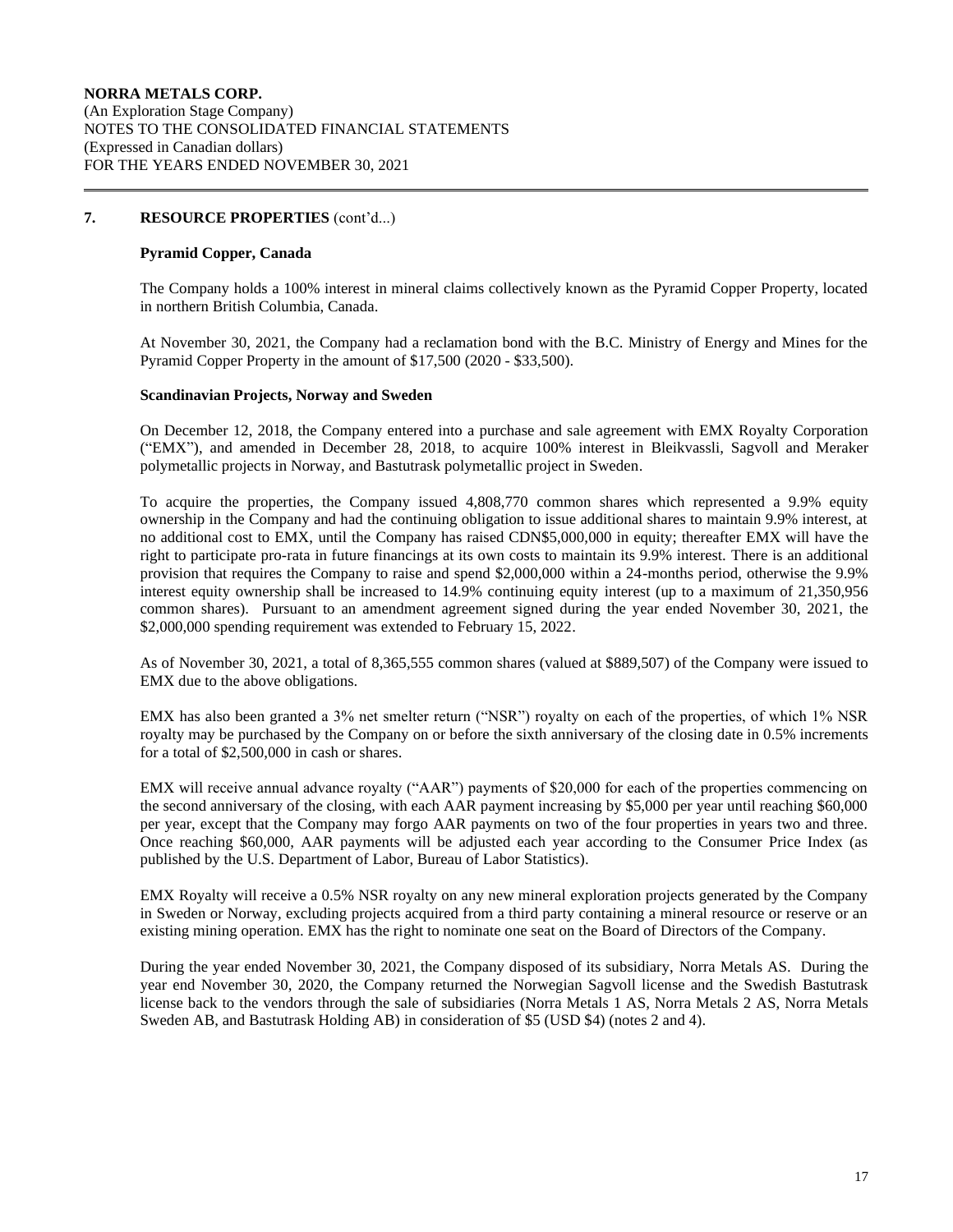(An Exploration Stage Company) NOTES TO THE CONSOLIDATED FINANCIAL STATEMENTS (Expressed in Canadian dollars) FOR THE YEARS ENDED NOVEMBER 30, 2021

# **7. RESOURCE PROPERTIES** (cont'd...)

During the year ended November 30, 2021, the Company entered into an amendment agreement whereby EMX waive its right to declare default if the Company complete the following obligations:

- i) cash payment of US\$143,646 on or before March 31, 2022 (subsequently paid).
- ii) 2022 land payments for the Bleikvassli and Meraker licenses on or before March 15, 2022 (subsequently paid).
- iii) file all appropriate work plans, landowner notification and off-road driving permit applications that are needed to conduct geological work programs on the Bleikvassli licenses on or before April 15, 2022
- iv) execute a minimum of US\$50,000 in sampling, geophysical surveys, or other on-stie field work on the Meraker licenses on ore before December 31, 2022.
- v) complete a minimum of 3,500 meters of drilling across the Bleikvassli licenses.

Subsequent to November 30, 2021, the Company closed a non-brokered private placement (Note 17), and accordingly, the Company will issue additional shares to EMX to maintain its 9.9% interest. The Company is currently in default of the \$2,000,000 spending requirement, and may need to issue shares to EMX to maintain a 14.9% interest.

# **Kinskuch Project, Canada**

On August 18, 2016, the Company entered into an option agreement, and amended in September 2018, to earn a 100% interest in claims known as the Kinskuch Project, located in northern British Columbia. To earn a 100% interest, the Company must make the following payments:

- i) pay \$50,000 on the closing date (paid);
- ii) pay \$75,000 and incur \$100,000 of exploration expenditures on or before August 18, 2017 (paid and incurred);
- iii) pay \$60,000 on or before August 18, 2018 (paid); and incur \$20,000 on specified survey results (incurred);
- iv) pay \$100,000 and incur \$250,000 of exploration expenditures (incurred) on or before November 1, 2019;
- v) pay \$170,000 and incur \$500,000 of exploration expenditures on or before November 1, 2020;
- vi) pay \$270,000 and incur \$750,000 of exploration expenditures on or before November 1, 2021; and
- vii) pay \$1,000,000 on or before December 1, 2022.

The Kinskuch property is subject to a 2% NSR of which 1% can be repurchased for \$1,100,000 and advanced royalty payments commencing after the Company has earned its 100% interest.

During the year ended November 30, 2020, the Company decided to return the Kinskuch project back to the vendor and no longer has any interest in the claims.

## **8. ACCOUNTS PAYABLE AND ACCRUED LIABILITIES**

The Company's accounts payable and accrued liabilities are as follows:

|                                                                                  |   | November 30,<br>2021         | November 30,<br>2020         |
|----------------------------------------------------------------------------------|---|------------------------------|------------------------------|
| Trade payables<br><b>Accrued</b> liabilities<br>Due to related parties (Note 13) | S | 265,693<br>65,772<br>286,717 | 143,727<br>37,996<br>188,571 |
|                                                                                  |   | 618,182                      | 370,294                      |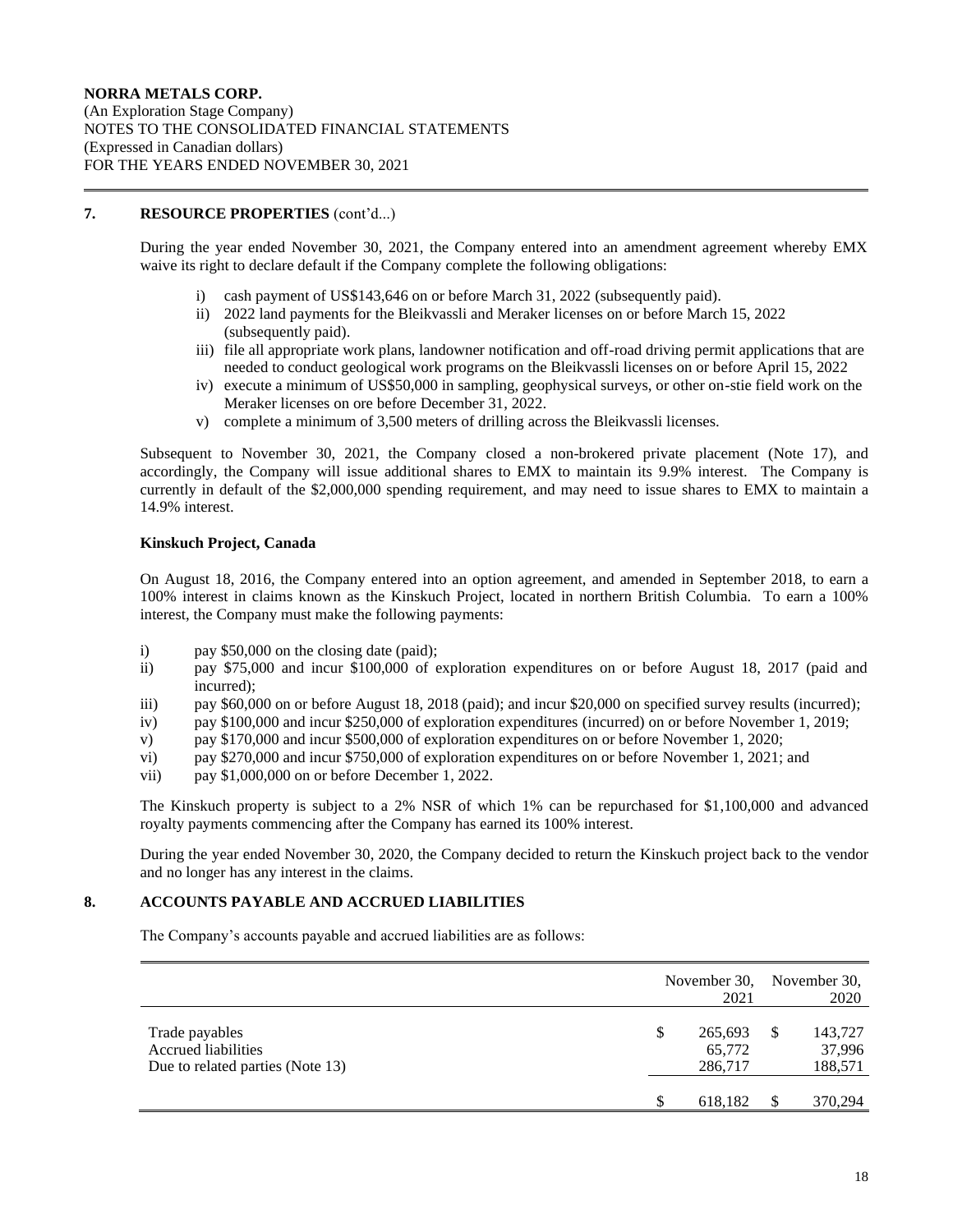(An Exploration Stage Company) NOTES TO THE CONSOLIDATED FINANCIAL STATEMENTS (Expressed in Canadian dollars) FOR THE YEARS ENDED NOVEMBER 30, 2021

#### **9. LOAN PAYABLE**

During the year ended November 30, 2019, the Company received a loan in the amount of \$100,000 from a director of the Company. The loan accrued interest at the rate of 10% per annum and the Company granted the lender 2,000,000 loan bonus warrants (valued at \$60,800) exercisable for a term of one year at an exercise price of \$0.05 per common share, which was recorded as financing transaction costs.

|                                                         | Loan Payable |
|---------------------------------------------------------|--------------|
| Loan payable at November 30, 2019                       | 103.753      |
| Loan repayment                                          | (100,000)    |
| Interest accrued                                        |              |
| Loan payable at November 30, 2020 and November 30, 2021 | 3.808        |

The bonus warrants were valued at \$60,800 using the Black-Scholes option model assuming expected life of 1 year, a risk-free interest rate of 1.59%, a forfeiture and dividend rate of 0% and an expected volatility of 169.92%.

# **10. SHARE CAPITAL AND RESERVES**

#### **Authorized**

Unlimited number of common shares without par value.

During the year ended November 30, 2021, the Company issued 2,625,000 common shares pursuant to exercise of warrants for gross proceeds of \$262,500.

During the year ended November 30, 2020, the Company:

- i) issued 356,400 common shares at a value of \$8,910 pursuant to the Scandinavian Projects agreement in maintaining the vendor's percentage interest of 9.9% (note 7).
- ii) closed a non-brokered private placement of 27,550,000 units at a price of \$0.05 per unit for a total proceeds of \$1,377,500. Each unit comprises of one common share and one common share purchase warrant. Each warrant will entitle the holder to purchase one additional common share of the Company at a price of \$0.15 expiring on September 23, 2022. The Company paid cash finder's fees of \$48,720 and issued 939,400 finders' warrants (valued at \$75,000) as share issuance costs. Each finder's warrant will entitle the holder to purchase one additional common share of the Company at a price of \$0.15 expiring on September 23, 2022. The Company also paid other share issuance costs of \$8,245.
- iii) issued 3,200,385 common shares at a value of \$592,071 pursuant to the Scandinavian Projects agreement in maintaining the vendor's percentage interest of 9.9% (note 7).
- iv) issued 175,000 common shares at a value of \$17,500 pursuant to exercise of warrants.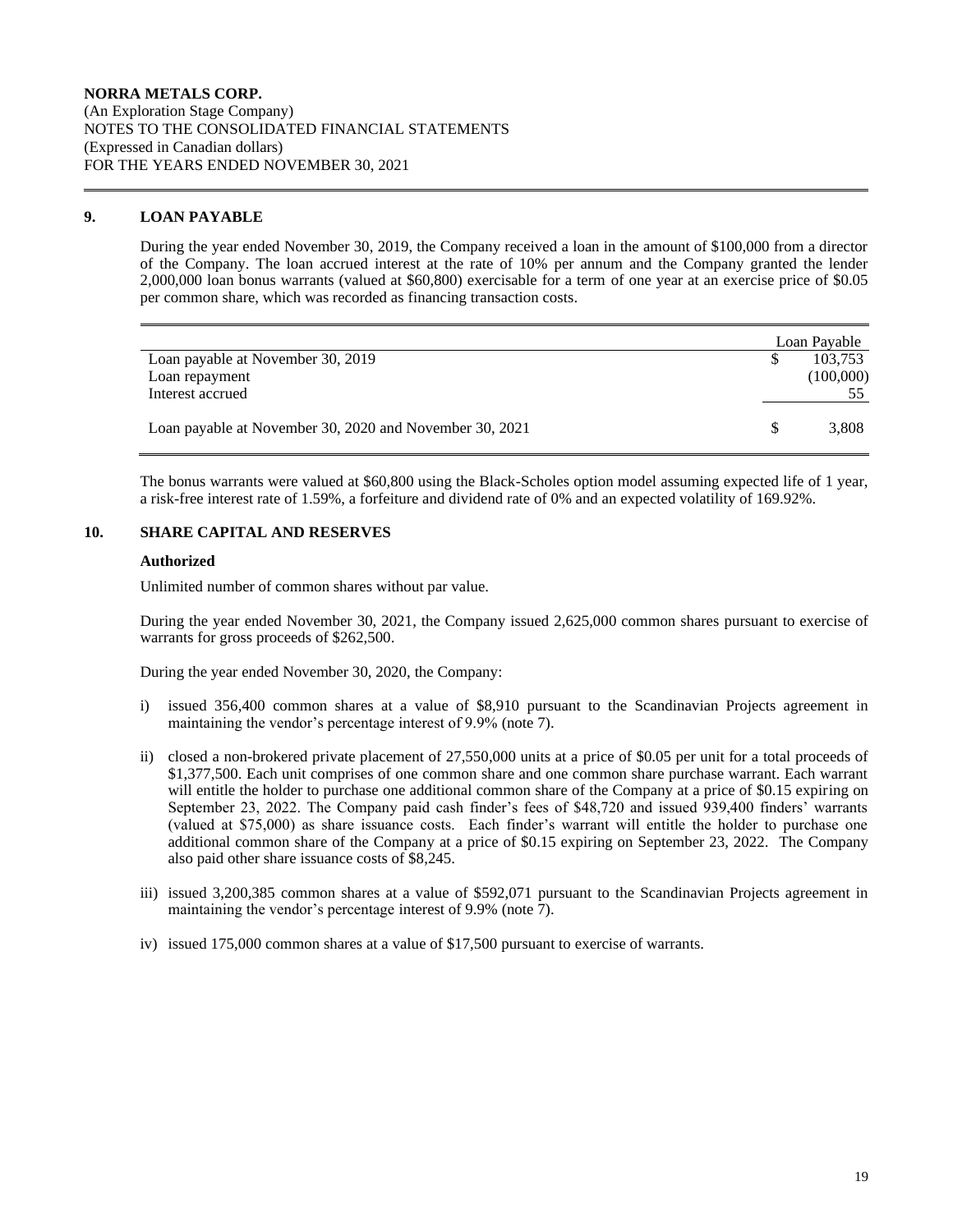(An Exploration Stage Company) NOTES TO THE CONSOLIDATED FINANCIAL STATEMENTS (Expressed in Canadian dollars) FOR THE YEARS ENDED NOVEMBER 30, 2021

# **10. SHARE CAPITAL AND RESERVES** (cont'd...)

#### **Stock options**

The Company has a plan to grant stock options to directors, officers, employees and consultants of the Company. Under the plan, the board of directors has the discretion to issue the equivalent of up to 10% of the issued and outstanding shares of the Company from time to time. Stock options are generally for a term of up to five years from the date granted and are exercisable at a price that is not less than the market price on the date granted.

Vesting terms are determined at the discretion of the board of directors. Options issued to consultants providing investor relations services must vest in stages over a minimum of 12 months with no more than one-quarter of the options vesting in any three-month period.

During the year ended November 30, 2021, the Company granted 5,000,000 stock options to directors, officers, and consultants of the Company exercisable at a price of \$0.11, expiring March 5, 2024. The Company recognized share-based compensation of \$320,500.

During the year ended November 30, 2020, the Company granted 700,000 stock options to consultants of the Company. The Company recognized share-based compensation of \$47,700.

| <b>Expiry Date</b>                                          |    | Exercise<br>Price | November 30.<br>2020 |    | Granted                  | Exercised                | Expired /<br>Cancelled | November 30.<br>2021 |    | Exercisable |
|-------------------------------------------------------------|----|-------------------|----------------------|----|--------------------------|--------------------------|------------------------|----------------------|----|-------------|
| March 5, 2021                                               | \$ | 0.69              | 133,333              |    |                          | $\sim$                   | (133, 333)             | ٠                    |    |             |
| August 26, 2021                                             |    | 0.54              | 548,334              |    | $\overline{\phantom{a}}$ | $\overline{\phantom{a}}$ | (548, 334)             | -                    |    | ۰           |
| August 20, 2023                                             |    | 0.06              | 700,000              |    |                          | ۰                        | ۰                      | 700,000              |    | 700,000     |
| September 17, 2023                                          |    | 0.30              | 533.334              |    | ٠                        | ٠                        | ٠                      | 533.334              |    | 533,334     |
| November 1, 2023                                            |    | 0.30              | 83,333               |    | $\overline{\phantom{a}}$ | ٠                        | ٠                      | 83.333               |    | 83.333      |
| March 5, 2024                                               |    | 0.11              | $\sim$               |    | 5,000,000                | ۰                        |                        | 5,000,000            |    | 5,000,000   |
| Total                                                       |    |                   | 1,998,334            |    | 5,000,000                |                          | (681, 667)             | 6,316,667            |    | 6,316,667   |
| Weighted average exercise price                             |    |                   | \$<br>0.31           | \$ | 0.11                     |                          | \$<br>0.57             | \$<br>0.12           | \$ | 0.12        |
| Weighted average remaining contractual life<br>$2.16$ years |    |                   |                      |    |                          |                          |                        |                      |    |             |

Stock options outstanding as at November 30, 2021: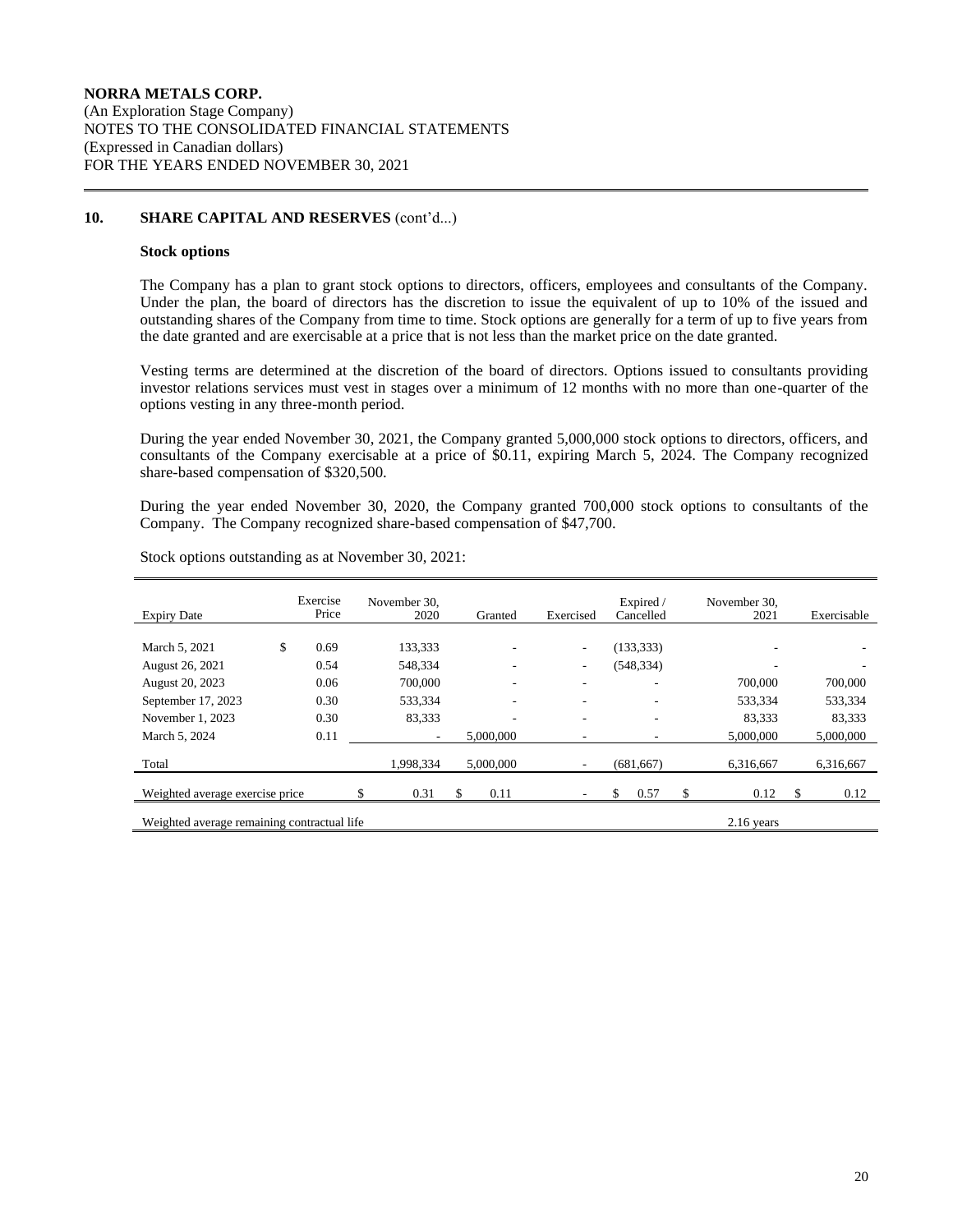(An Exploration Stage Company) NOTES TO THE CONSOLIDATED FINANCIAL STATEMENTS (Expressed in Canadian dollars) FOR THE YEARS ENDED NOVEMBER 30, 2021

# **10. SHARE CAPITAL AND RESERVES** (cont'd...)

# **Stock options** (cont'd…)

Stock options outstanding as at November 30, 2020:

| <b>Expiry Date</b>                                        |    | Exercise<br>Price | November 30.<br>2019 |    | Granted                  | Exercised | Expired /<br>Cancelled | November 30.<br>2020 |    | Exercisable |
|-----------------------------------------------------------|----|-------------------|----------------------|----|--------------------------|-----------|------------------------|----------------------|----|-------------|
| June 29, 2020                                             | \$ | 0.36              | 228,333              |    |                          | ٠         | (228, 333)             | ۰                    |    |             |
| May 3, 2021                                               |    | 0.69              | 133,333              |    |                          | ٠         | ۰                      | 133,333              |    | 133,333     |
| August 26, 2021                                           |    | 0.54              | 641,667              |    | ۰                        | ٠         | (93, 333)              | 548,334              |    | 548,334     |
| August 20, 2023                                           |    | 0.06              | ۰.                   |    | 700,000                  | ۰         | ۰                      | 700,000              |    | 700,000     |
| September 17, 2023                                        |    | 0.30              | 583,334              |    | $\overline{\phantom{a}}$ | ٠         | (50,000)               | 533,334              |    | 533,334     |
| November 1, 2023                                          |    | 0.30              | 83,333               |    |                          |           |                        | 83,333               |    | 83,333      |
| Total                                                     |    |                   | 1.670.000            |    | 700,000                  |           | (371,666)              | 1,998,334            |    | 1,998,334   |
| Weighted average exercise price                           |    |                   | 0.43                 | \$ | 0.06                     |           | \$<br>0.40             | \$<br>0.32           | £. | 0.32        |
| Weighted average remaining contractual life<br>2.04 years |    |                   |                      |    |                          |           |                        |                      |    |             |

The following weighted average assumptions were used for the Black-Scholes option pricing model valuation of options granted for the year ended November 30, 2021 and 2020:

|                                                | Year ended<br>November 30.<br>2021 | Year ended<br>November 30,<br>2020 |
|------------------------------------------------|------------------------------------|------------------------------------|
|                                                |                                    |                                    |
| Risk-free interest rate                        | 0.49%                              | 0.25%                              |
| Expected life of options                       | 3 years                            | 3 years                            |
| Expected annualized volatility                 | 157.82%                            | 157.73%                            |
| Exercise price                                 | \$0.11                             | \$0.06                             |
| Weighted average fair value of options granted | \$0.06                             | \$0.07                             |
| Expected dividend rate                         |                                    |                                    |

# **Warrants**

Warrants outstanding as at November 30, 2021:

| <b>Expiry Date</b>                          | Exercise<br>Price | November 30.<br>2020 | Granted |    | Exercised   |     | Expired /<br>Cancelled | November 30.<br>2021 |
|---------------------------------------------|-------------------|----------------------|---------|----|-------------|-----|------------------------|----------------------|
|                                             |                   |                      |         |    |             |     |                        |                      |
| February 15, 2021                           | \$<br>0.10        | 5.988.334            | ۰       |    | (2,625,000) |     | (3,363,334)            |                      |
| November 8, 2021                            | 0.10              | 1.800.000            |         |    | ۰           |     | (1,800,000)            |                      |
| September 23, 2022                          | 0.15              | 27,550,000           |         |    | -           |     |                        | 27,550,000           |
| September 23, 2022                          | 0.15              | 939,400              | ۰       |    | -           |     | ۰                      | 939,400              |
| Total                                       |                   | 36,277,734           | ٠       |    | (2,625,000) |     | (5, 163, 334)          | 28,489,400           |
| Weighted average exercise price             |                   | 0.14                 | \$      | £. | 0.10        | \$. | 0.10                   | \$<br>0.15           |
| Weighted average remaining contractual life |                   |                      |         |    |             |     |                        | $0.81$ years         |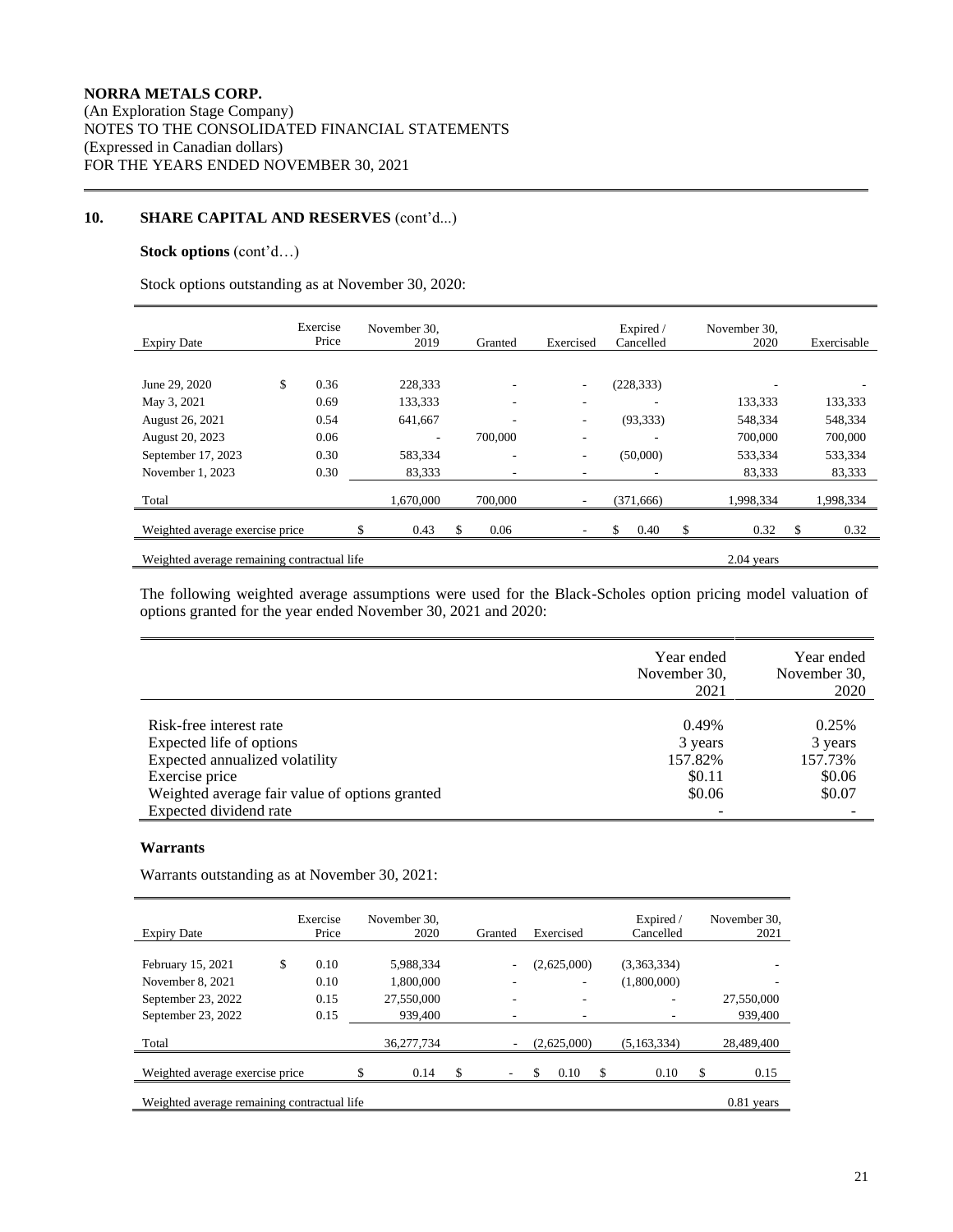(An Exploration Stage Company) NOTES TO THE CONSOLIDATED FINANCIAL STATEMENTS (Expressed in Canadian dollars) FOR THE YEARS ENDED NOVEMBER 30, 2021

# **10. SHARE CAPITAL AND RESERVES** (cont'd...)

#### **Warrants**

Warrants outstanding as at November 30, 2020:

| <b>Expiry Date</b>                          | Exercise<br>Price | November 30.<br>2019     |                | Granted                  |    | Exercised                |           | Expired /<br>Cancelled |     | November 30.<br>2020 |  |  |
|---------------------------------------------|-------------------|--------------------------|----------------|--------------------------|----|--------------------------|-----------|------------------------|-----|----------------------|--|--|
| December 6, 2019                            | \$<br>0.45        | 1,570,490                |                |                          |    | $\overline{\phantom{0}}$ |           | (1,570,490)            |     |                      |  |  |
| December 6, 2019                            | 0.45              | 81.359                   |                |                          |    |                          |           | (81,359)               |     |                      |  |  |
| July 16, 2020                               | 0.05              | 2,000,000                |                |                          |    |                          |           | (2,000,000)            |     |                      |  |  |
| February 15, 2021                           | 0.10              | 6.163.334                | (175,000)<br>٠ |                          | ۰  |                          | 5,988,334 |                        |     |                      |  |  |
| November 8, 2021                            | 0.10              | 1.800.000                |                | $\overline{\phantom{a}}$ |    | ۰                        |           |                        |     | 1,800,000            |  |  |
| September 23, 2022                          | 0.15              | $\overline{\phantom{a}}$ |                | 27,550,000               | ۰  |                          |           | ۰                      |     | 27,550,000           |  |  |
| September 23, 2022                          | 0.15              |                          |                | 939,400                  |    |                          |           |                        |     | 939,400              |  |  |
| Total                                       |                   | 11,615,183               |                | 28,489,400               |    | (175,000)                |           | (3,651,849)            |     | 36,277,734           |  |  |
| Weighted average exercise price             |                   | 0.14                     | \$.            | 0.15                     | S. | 0.10                     | \$        | 0.23                   | \$. | 0.14                 |  |  |
| Weighted average remaining contractual life |                   |                          |                |                          |    |                          |           |                        |     | $1.51$ years         |  |  |

The following weighted average assumptions were used for the Black-Scholes option pricing model valuation of compensatory warrants issued for the year ended November 30, 2021 and 2020:

|                                                 | Year ended<br>November 30,<br>2021 | Year ended<br>November 30,<br>2020 |
|-------------------------------------------------|------------------------------------|------------------------------------|
|                                                 |                                    |                                    |
| Risk-free interest rate                         |                                    | 0.35%                              |
| Expected life of options                        |                                    | 2 years                            |
| Expected annualized volatility                  |                                    | 146.10%                            |
| Exercise price                                  |                                    | \$0.15                             |
| Weighted average fair value of warrants granted |                                    | \$0.08                             |
| Expected dividend rate                          |                                    |                                    |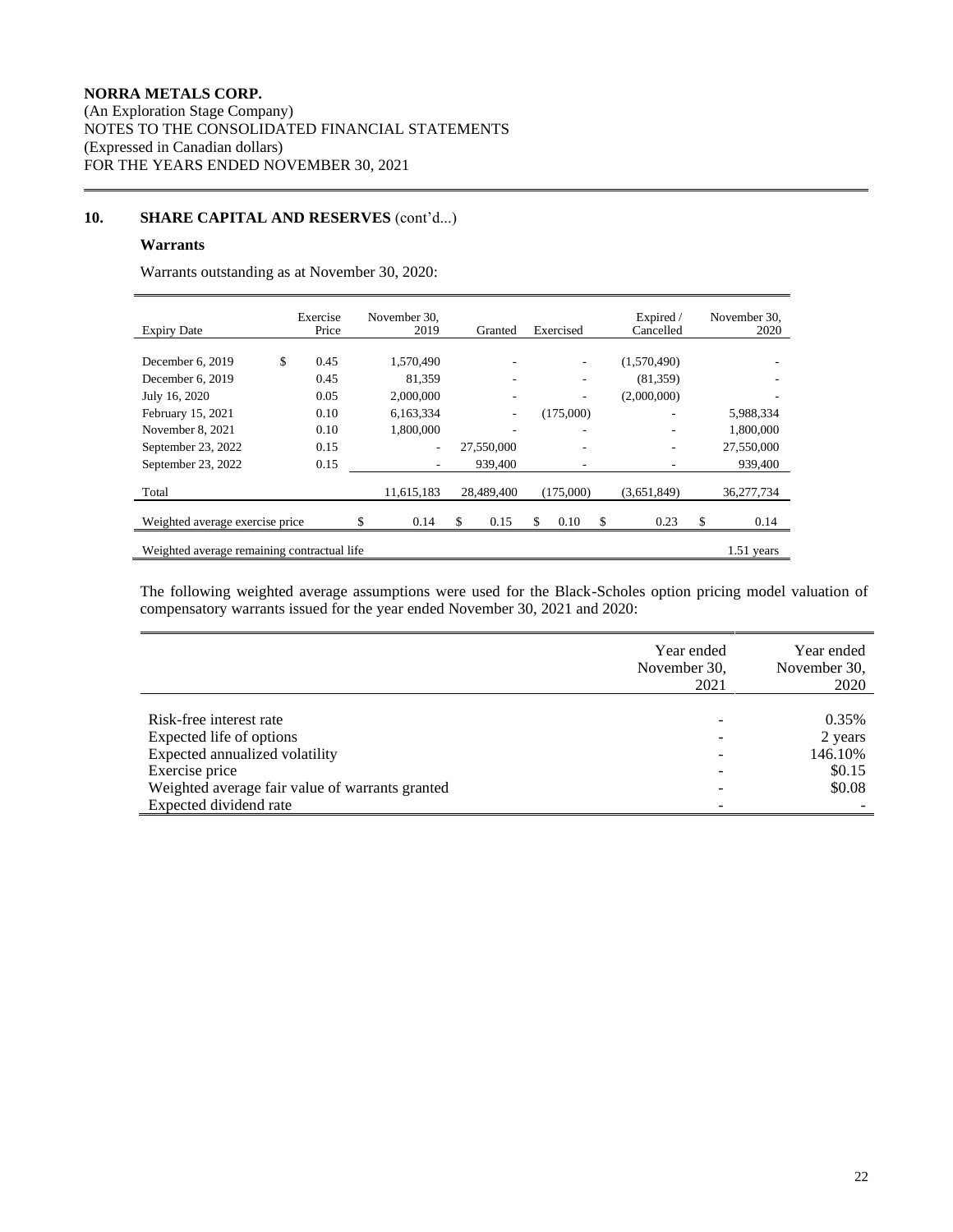(An Exploration Stage Company) NOTES TO THE CONSOLIDATED FINANCIAL STATEMENTS (Expressed in Canadian dollars) FOR THE YEARS ENDED NOVEMBER 30, 2021

## **11. CAPITAL MANAGEMENT**

The Company defines its capital as shareholders' equity (deficiency). The Board of Directors does not establish quantitative return on capital criteria for management due to the nature of the Company's business. The Company has in the past invested its capital in liquid investments to obtain adequate returns. The investment decision is based on cash management to ensure working capital is available to meet the Company's short-term obligations while maximizing liquidity and returns on unused capital. The Company does not pay dividends. The Company is not subject to any externally imposed capital requirements.

The Company raises capital to fund its corporate and exploration costs and other obligations through the sale of its common shares or units consisting of common shares and warrants in order to operate its business and safeguard its ability to continue as a going concern. Although the Company has been successful at raising funds in the past through issuance of share capital, it is uncertain whether it will continue this financing due to uncertain economic conditions. There have been no changes to the Company's approach to capital management during the year.

# **12. SEGMENTED INFORMATION**

The Company operates in one segment – the acquisition and exploration of resource properties. As at November 30, 2021, the Company's operations and assets were held in Norway.

#### **13. RELATED PARTY TRANSACTIONS**

During the year ended November 30, 2021, the Company entered into the following transactions with related parties, directors and key management personnel. Key management personnel are individuals responsible for planning, directing and controlling the activities of the Company and include certain directors and officers.

Transactions with related parties and key management personnel are as follows:

| Paid or accrued to:                                                                                                         | Nature of<br>transactions                                            | November 30.<br>2021 |         | November 30.<br>2020 |
|-----------------------------------------------------------------------------------------------------------------------------|----------------------------------------------------------------------|----------------------|---------|----------------------|
| Key management personnel:                                                                                                   |                                                                      |                      |         |                      |
| A company controlled by the CEO                                                                                             | Consulting                                                           | \$                   | 120,000 | 120,000<br><b>S</b>  |
| A company controlled by a CFO                                                                                               | Professional                                                         | 66,800               |         |                      |
| A company controlled by a Director                                                                                          | Geological consulting                                                |                      |         |                      |
| Directors and companies controlled by Directors<br>A company controlled by a Director<br>A company controlled by a Director | Share-based<br>compensation<br>Geological consulting<br>Professional | 208,325              |         | 16,908<br>58,700     |
|                                                                                                                             |                                                                      |                      |         |                      |
| Total                                                                                                                       |                                                                      | S<br>395.125         |         | 195,608              |
| <b>Related parties:</b><br>A family member of a Director                                                                    | Geological consulting                                                | S                    | 6.000   | 5.000                |

The amounts due to related parties included in accounts payable and accrued liabilities are as follows:

|                                                        |     | 2021       | November 30, November 30,<br>2020 |
|--------------------------------------------------------|-----|------------|-----------------------------------|
| Due to Directors and companies controlled by Directors | -SS | 286.717 \$ | 188.571                           |

As at November 30, 2021, the Company has \$3,808 (2020 - \$3,808) in the loan payable owing to a director of the Company consisting of \$Nil principal and accrued interest expense of \$3,808 (Note 9).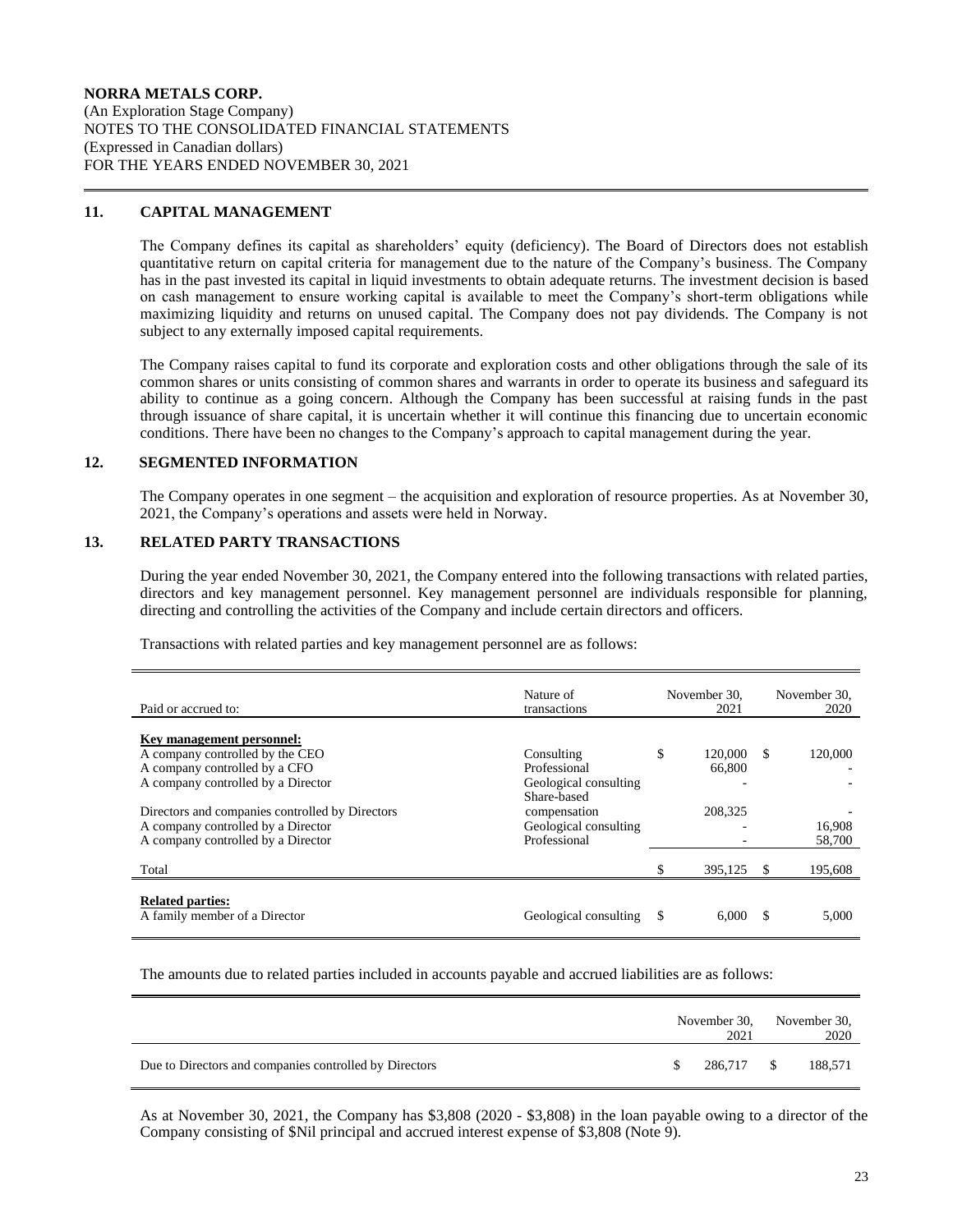(An Exploration Stage Company) NOTES TO THE CONSOLIDATED FINANCIAL STATEMENTS (Expressed in Canadian dollars) FOR THE YEARS ENDED NOVEMBER 30, 2021

#### **13. RELATED PARTY TRANSACTIONS** (cont'd…)

The amounts paid to related parties included in prepaid expenses are as follows:

|              | 2021                   | November 30, November 30,<br>2020 |
|--------------|------------------------|-----------------------------------|
| Due from CEO | $\frac{1}{3}$ 1,739 \$ | 21,000                            |

# **14. SUPPLEMENTAL DISCLOSURE WITH RESPECT TO CASH FLOWS**

Significant non-cash transactions during the year ended November 30, 2021 include the Company:

i) allocated \$271,117 of reserves to deficit pursuant to the expiry of options.

Significant non-cash transactions during the year ended November 30, 2020 include the Company:

- i) allocated \$68,510 of reserves to deficit pursuant to the expiry of options.
- ii) allocated \$42,011 of reserves to deficit of pursuant to the cancellation of options.
- iii) recorded \$75,000 in reserves pursuant to agent warrants granted in relation to a private placement.

## **15. FINANCIAL AND CAPITAL RISK MANAGEMENT**

Financial instruments measured at fair value are classified into one of three levels in the fair value hierarchy according to the relative reliability of the inputs used to estimate the fair values. The three levels of the fair value hierarchy are described below.

- Level 1 quoted prices (unadjusted) in active markets for identical assets or liabilities;
- Level 2 inputs other than quoted prices included in Level 1 that are observable for the asset or liability, either directly (i.e., as prices) or indirectly (i.e., derived from prices); and
- Level 3 inputs for the asset or liability that are not based on observable market data (unobservable inputs).

#### **Fair value of financial instruments**

The Company has various financial instruments including cash, receivables, accounts payable and accrued liabilities and a loan payable. The carrying values of receivables, accounts payable and accrued liabilities, and loan payable approximate their fair values due to the short-term nature of these financial instruments.

Cash is carried at a level 1 fair value measurement.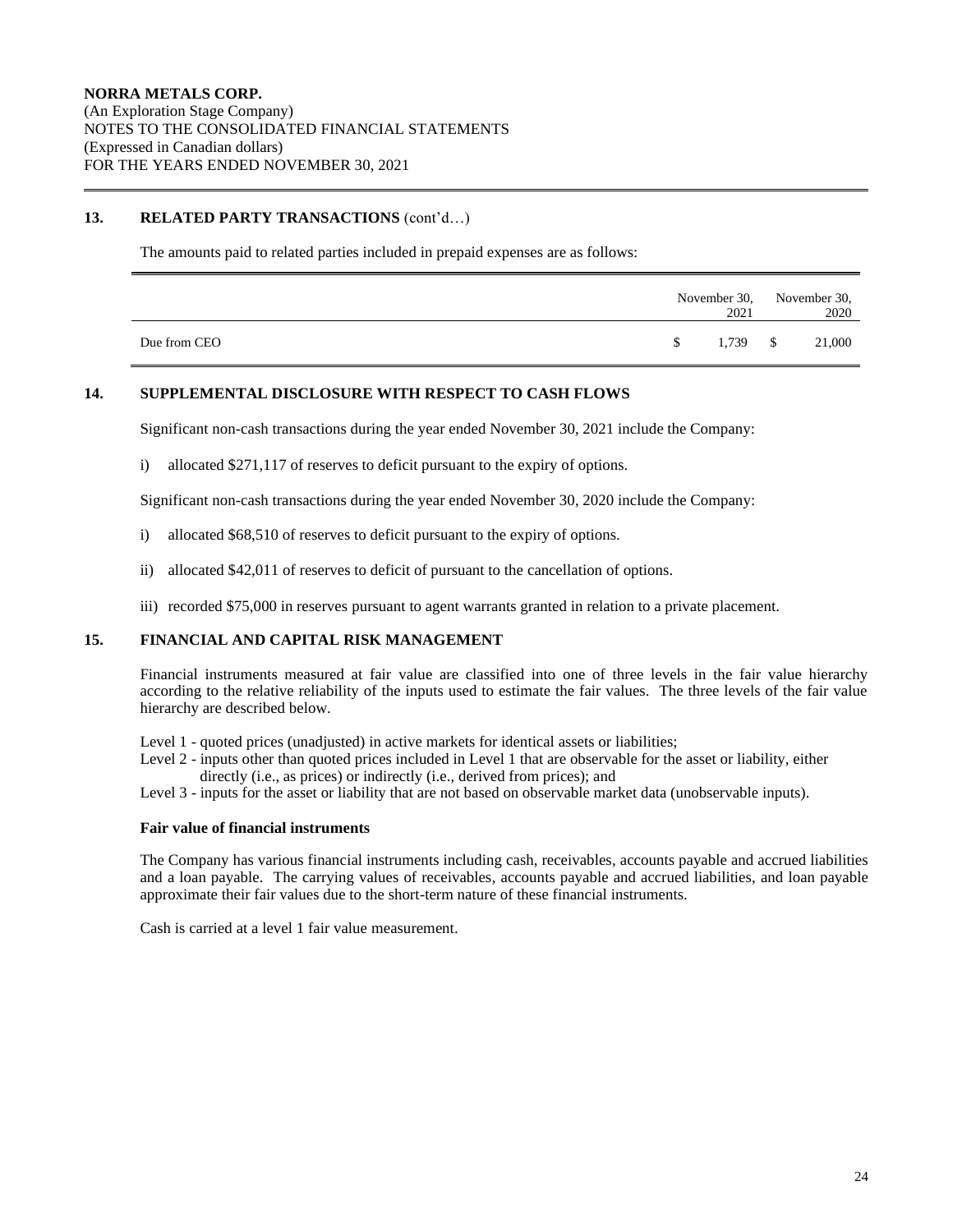(An Exploration Stage Company) NOTES TO THE CONSOLIDATED FINANCIAL STATEMENTS (Expressed in Canadian dollars) FOR THE YEARS ENDED NOVEMBER 30, 2021

# **15. FINANCIAL AND CAPITAL RISK MANAGEMENT** (cont'd...)

The Company's risk exposures and the impact on the Company's financial instruments are summarized below:

#### **Credit risk**

The Company is exposed to credit risk only with respect to uncertainties as to timing and amount of collectability of receivables. The Company believes its credit risk is low because a portion of receivables are comprised of goods and services tax (GST) and other government refunds, which is recoverable from the governing body in Canada. Management does not believe the receivables are impaired. The Company doesn't believe there is significant credit risk associated with cash as these amounts are held with major Canadian banks.

# **Liquidity risk**

Liquidity risk is the risk that the Company will not be able to meet its financial obligations as they fall due. The Company's approach to managing liquidity risk is to ensure that it will have sufficient liquidity to meet liabilities when due. As at November 30, 2021, the Company had a cash balance of \$27,580 (2020 – \$532,625) to settle current liabilities of \$621,990 (2020 – \$374,102). All of the Company's financial liabilities have contractual maturities of 30 days or due on demand and are subject to normal trade terms.

#### **Interest rate risk**

Interest rate risk is the risk that the future cash flows of a financial instrument will fluctuate because of changes in market interest rates. The risk that the Company will realize such a loss is limited as it does not have any significant interest-bearing financial instruments.

#### **Price risk**

Mineral prices, in particular gold and silver, are volatile, and have fluctuated sharply in recent periods. The prices are subject to market supply and demand, political and economic factors, and commodity speculation, all of which can interact with one another to cause significant price movement from day to day and hour to hour. These price movements can affect the Company's ability to operate and to raise financing through the sale of its common shares.

#### **Foreign currency risk**

As at November 30, 2021 and 2020, the Company is exposed to foreign currency risk as certain monetary financial instruments are denominated in Norwegian and United States currencies. The Company's sensitivity analysis suggests that reasonably expected changes in the rates of exchange in Norway, and the United States would change foreign exchange gain or loss by an insignificant amount.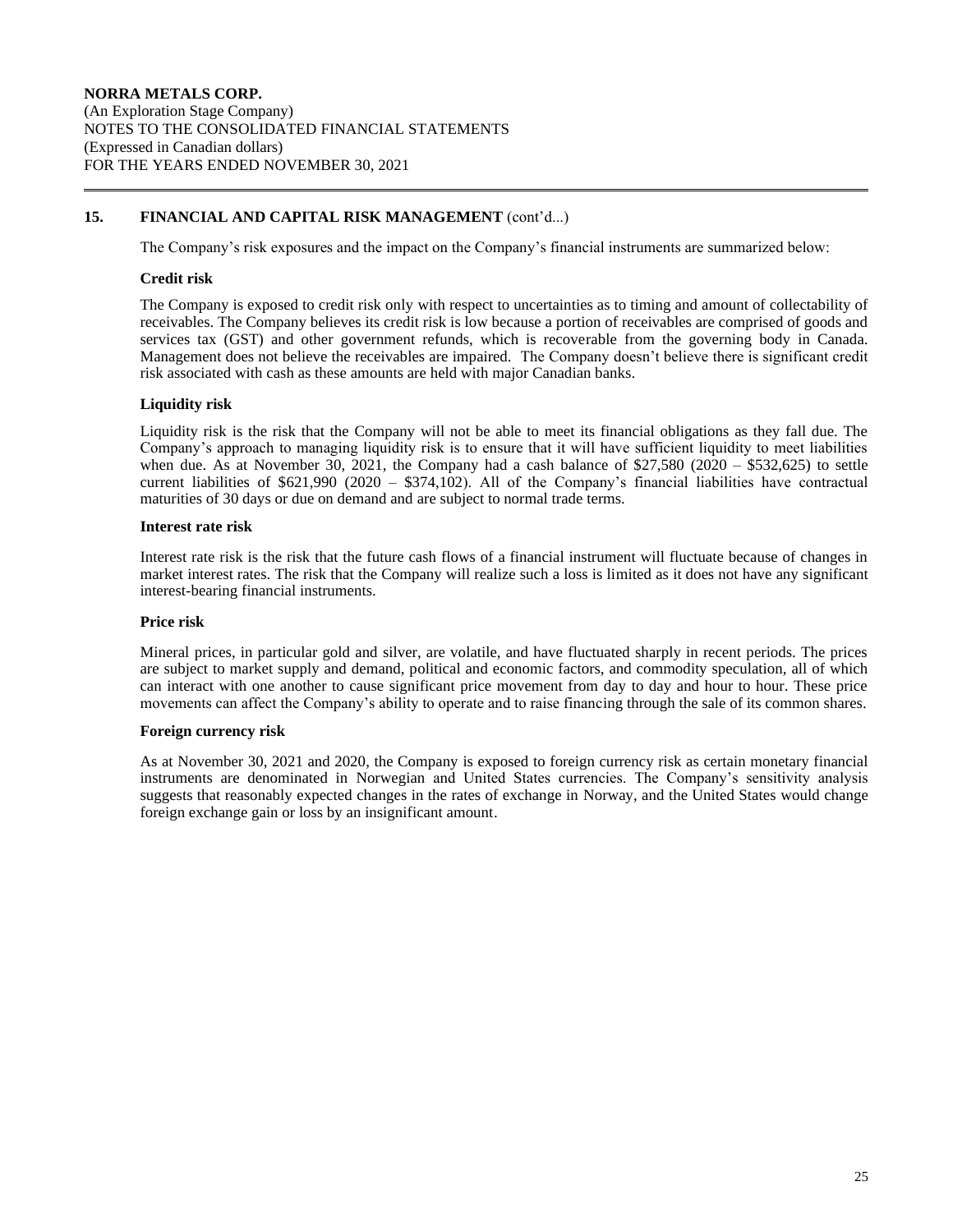(An Exploration Stage Company) NOTES TO THE CONSOLIDATED FINANCIAL STATEMENTS (Expressed in Canadian dollars) FOR THE YEARS ENDED NOVEMBER 30, 2021

# **16. INCOME TAXES**

The actual income tax provisions differ from the expected amounts calculated by applying the Canadian combined federal and provincial corporate income tax rates to the Company's loss before income taxes. The components of these differences are as follows:

|                                                      | November 30,<br>2021 | November 30,<br>2020     |
|------------------------------------------------------|----------------------|--------------------------|
| Loss before taxes for the year                       | (1,506,189)          | (1,348,225)              |
| Canadian federal and provincial income tax rates     | 27%                  | 27%                      |
| Expected income tax recovery based on the above rate | (407,000)            | (364,000)                |
| Non-deductible items                                 | 94,000               | (5,000)                  |
| Tax benefit not recognized                           | 152,000              | 169,000                  |
| Adjustment to prior years provision                  | 161,000              | 200,000                  |
| Total income taxes                                   | $\sim$               |                          |
| Current income tax                                   | $\sim$               | $\overline{\phantom{a}}$ |
| Deferred tax recovery                                | $\sim$               | $\overline{\phantom{a}}$ |

The significant components of the Company's deferred tax assets that have not been included on the consolidated statement of financial position are as follows:

|                                                                                                                           |    | November 30,<br>2021                     |    | November 30,<br>2020           |
|---------------------------------------------------------------------------------------------------------------------------|----|------------------------------------------|----|--------------------------------|
| Non-capital losses<br>Cumulative exploration and development expenses<br>Share issuance costs<br>Allowable capital losses | \$ | 1,879,000<br>617,000<br>15,000<br>23,000 | S. | 1,638,000<br>715,000<br>29,000 |
| Unrecognized deferred tax assets                                                                                          | S  | 2,534,000<br>(2,534,000)                 | S  | 2,382,000<br>(2,382,000)       |
| Net deferred tax assets                                                                                                   |    | $\overline{\phantom{0}}$                 |    |                                |

The significant components of the Company's temporary differences, unused tax credits and unused tax losses that have not been included on the consolidated statement of financial position are as follows:

|                                   | <b>Expiry Date</b> |           |                     | <b>Expiry Date</b> |                |
|-----------------------------------|--------------------|-----------|---------------------|--------------------|----------------|
|                                   |                    | 2021      | Range               | 2020               | Range          |
| <b>Temporary Differences</b>      |                    |           |                     |                    |                |
| Exploration and evaluation assets | \$                 | 2,285,000 | No expiry date<br>S | 2,648,000          | No expiry date |
| Allowable capital losses          |                    | 86,000    | No expiry date      |                    | No expiry date |
| Share issue costs                 |                    | 54,000    | 2038 to 2043        | 109,000            | 2038 to 2043   |
| Non-capital losses available for  |                    |           |                     |                    |                |
| future periods                    |                    | 6.961,000 | 2026 to 2041        | 6.066.000          | 2026 to 2040   |